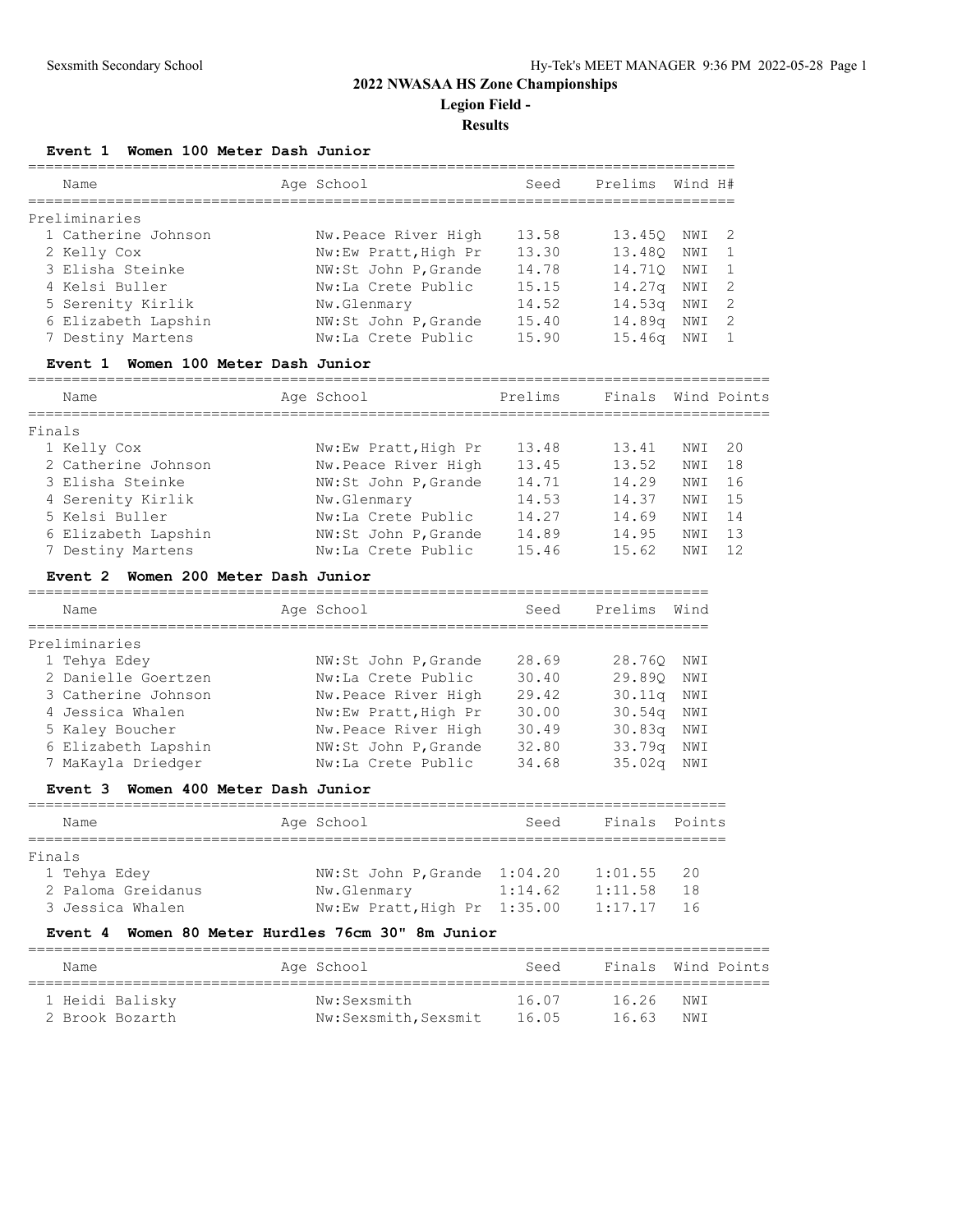## **Results**

#### **Event 5 Women 800 Meter Run Junior**

| Name             | Age School |                              | Seed |         | Finals Points |
|------------------|------------|------------------------------|------|---------|---------------|
|                  |            |                              |      |         |               |
| 1 Tehya Edey     |            | NW:St John P, Grande 2:29.00 |      | 2:33.93 |               |
| 2 Jessica Whalen |            | Nw:Ew Pratt, High Pr 3:33.00 |      | 3:04.70 |               |
| 3 Sage Keay      |            | Nw:Ew Pratt, High Pr 4:00.00 |      | 3:05.32 |               |

#### **Event 6 Women 1500 Meter Run Junior**

| Name                | Age School                    | Seed | Finals Points |           |
|---------------------|-------------------------------|------|---------------|-----------|
| 1 Danielle Goertzen | Nw:La Crete Public 6:52.52    |      | 6:06.72       | $\sim$ 20 |
| 2 Mischa Deering    | Nw:Ew Pratt, High Pr 10:00.00 |      | 7:30.21       | 1 R       |

### **Event 8 Women Long Jump Junior**

|    | Name               | Age School           | Seed  | Finals |      | Wind Points |
|----|--------------------|----------------------|-------|--------|------|-------------|
|    | 1 Kelly Cox        | Nw:Ew Pratt, High Pr | 4.42m | 4.82m  | NWI  | 20          |
|    | 2 Jessica Whalen   | Nw:Ew Pratt, High Pr | 4.36m | 4.33m  | NWI  | 18          |
|    | 3 Tiana Harvey     | Nw:Sexsmith, Sexsmit | 4.02m | 4.11m  | NWI  | 16          |
|    | 4 Danae Mabida     | NW:St John P, Grande | 3.74m | 4.04m  | NWI  | 15          |
|    | 5 Denise Chalifoux | NW:Hillside High     | 3.62m | 4.00m  | NWI  | 14          |
|    | 6 Heidi Balisky    | Nw:Sexsmith          | 3.95m | 3.91m  | NWI  | 13          |
|    | 7 Brook Bozarth    | Nw:Sexsmith, Sexsmit | 4.20m | x3.89m | NWI  |             |
|    | 8 Chloe Berg       | Nw: Hines Cre, Hines | 3.33m | 3.85m  | NWI  | 12          |
|    | 9 Kaley Boucher    | Nw.Peace River High  | 3.60m | 3.73m  | NWI  | 11          |
| 10 | Jacey Boucher      | Nw.Peace River High  | 3.47m | 3.40m  | NWI  | 10          |
|    | 11 Jeralyn Wiebe   | Nw:La Crete Public   | 2.77m | 3.27m  | NW T | 8           |

#### **Event 9 Women Triple Jump Junior**

| Name            | Age School           | Seed  | Finals Wind Points |     |  |
|-----------------|----------------------|-------|--------------------|-----|--|
| 1 Kelly Cox     | Nw:Ew Pratt, High Pr | 9.70m | 10.02m             | NWI |  |
| 2 Danae Mabida  | NW:St John P, Grande | 8.63m | 8.61m              | NWI |  |
| 3 Brook Bozarth | Nw:Sexsmith, Sexsmit | 8.76m | 8.52m              | NWI |  |
| 4 Kaley Boucher | Nw.Peace River High  | 8.50m | 8.23m              | NWI |  |
| 5 Jacey Boucher | Nw. Peace River High | 8.10m | 7.86m              | NWI |  |
| 6 Jeralyn Wiebe | Nw:La Crete Public   | 7.18m | 6.81m              | NWI |  |

### **Event 10 Women High Jump Junior**

| Name               |  | Age School           | Seed  | Finals Points |     |  |  |  |
|--------------------|--|----------------------|-------|---------------|-----|--|--|--|
|                    |  |                      |       |               |     |  |  |  |
| 1 Kelly Cox        |  | Nw:Ew Pratt, High Pr | 1.30m | 1.40m         | 20  |  |  |  |
| 2 Denise Chalifoux |  | NW:Hillside High     | 1.25m | 1.25m         | 1 R |  |  |  |
| -- Kelsi Buller    |  | Nw:La Crete Public   | 1.31m | FATI.         |     |  |  |  |
| -- Destiny Martens |  | Nw:La Crete Public   | 1.30m | FATL          |     |  |  |  |

## **Event 12 Women Shot Put 3 kg Junior**

| Name           | Age School           | Seed   | Finals Points |  |
|----------------|----------------------|--------|---------------|--|
| 1 Allie Bergen | Nw:La Crete Public   | 10.57m | 9.87m         |  |
| 2 Holly Palfy  | Nw:Sexsmith, Sexsmit | 8.73m  | 8.98m         |  |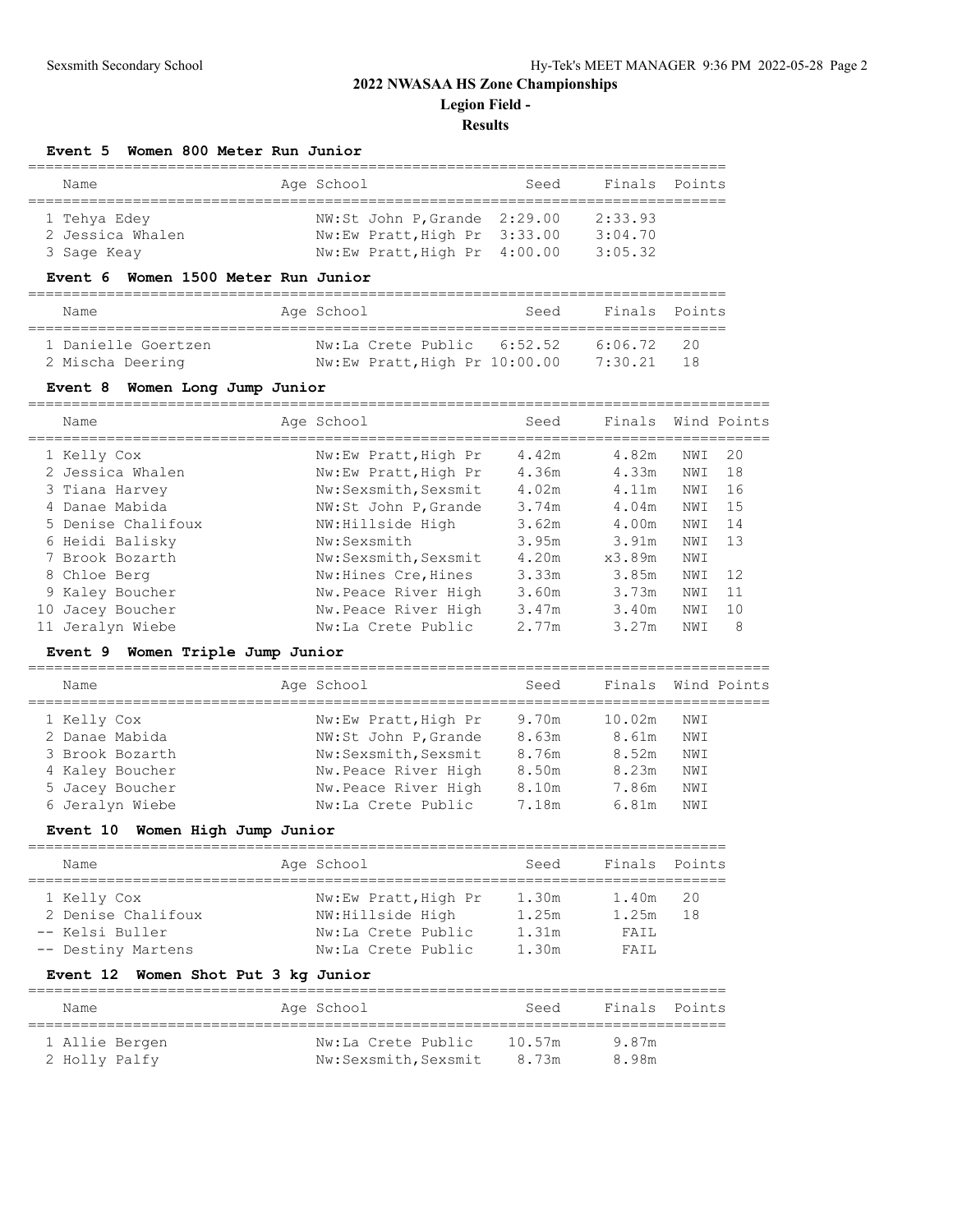#### **Results**

| Event 12 Women Shot Put 3 kg Junior |                      |       |       |
|-------------------------------------|----------------------|-------|-------|
| 3 Sage Keay                         | Nw:Ew Pratt, High Pr | 9.28m | 8.95m |
| 4 Rowan King                        | NW:St John P, Grande | 7.09m | 7.86m |
| 5 Lilly Clarke                      | NW:Rocky Lane        | 7.25m | 7.51m |
| 6 Mischa Deering                    | Nw:Ew Pratt, High Pr | 8.41m | 7.45m |
| 7 Ava Maclean                       | NW:Fox Creek         | 7.52m | 7.37m |
| 8 Heidi Balisky                     | Nw:Sexsmith          | 8.97m | 6.83m |
| 9 Denise Chalifoux                  | NW: Hillside High    | 6.49m | 6.22m |

#### **Event 13 Women Discus Throw 1 kg Junior**

================================================================================

| Name                | Age School           | Seed   | Finals | Points |
|---------------------|----------------------|--------|--------|--------|
| 1 Holly Palfy       | Nw:Sexsmith, Sexsmit | 21.67m | 24.19m | 20     |
| 2 Rowan King        | NW:St John P, Grande | 21.01m | 21.87m | 18     |
| 3 Sage Keay         | Nw:Ew Pratt, High Pr | 20.72m | 21.18m | 16     |
| 4 Mischa Deering    | Nw:Ew Pratt, High Pr | 20.40m | 19.70m | 15     |
| 5 Lilly Clarke      | NW:Rocky Lane        | 18.86m | 19.16m | 14     |
| 6 Tiana Harvey      | Nw:Sexsmith, Sexsmit | 22.02m | 18.74m | 13     |
| 7 Ava Maclean       | NW:Fox Creek         | 17.36m | 18.33m | 12     |
| -- MaKayla Driedger | Nw:La Crete Public   | 19.45m | DO     |        |
|                     |                      |        |        |        |

### **Event 14 Women Javelin Throw 500g Junior**

| Name                | Age School            | Seed   | Finals | Points |
|---------------------|-----------------------|--------|--------|--------|
| 1 Allie Bergen      | Nw:La Crete Public    | 26.40m | 24.34m |        |
| 2 MaKayla Driedger  | Nw:La Crete Public    | 26.92m | 20.98m |        |
| 3 Tiana Harvey      | Nw:Sexsmith, Sexsmit  | 19.15m | 19.81m |        |
| 4 Denise Chalifoux  | NW: Hillside High     | 15.67m | 18.20m |        |
| 5 Alandra Humbke    | Nw: Peace Wap, Bezans | 18.08m | 18.19m |        |
| 6 Sage Keay         | Nw:Ew Pratt, High Pr  | 20.85m | 17.94m |        |
| 7 Madison McCorkill | NW:St John P, Grande  | 17.35m | 11.34m |        |
|                     |                       |        |        |        |

#### **Event 15 Women 100 Meter Dash Intermediate**

| Name                  | Age School            | Seed  | Prelims            | Wind |
|-----------------------|-----------------------|-------|--------------------|------|
| Preliminaries         |                       |       |                    |      |
| 1 Emma Noskey         | Nw:St Joseph, Grande  | 13.12 | 12,850             | NWI  |
| 2 Katelyn Mazurkewich | Nw: Peace Wap, Grande | 14.09 | 13.360             | NWI  |
| 3 Jessica Gordon      | Nw:Ew Pratt, High Pr  |       | 13.70 <sub>q</sub> | NWI  |
| 4 Brielle Kit         | Nw:Ew Pratt, High Pr  | 14.00 | 14.00 <sub>q</sub> | NWI  |
| 5 Nevada Shumard      | NW:Ridgevalley        | 15.27 | 14.09 <sub>q</sub> | NWI  |
| 6 Allison Harvey      | Nw:Sexsmith, Sexsmit  | 14.64 | 14.27a             | NWI  |

#### **Event 15 Women 100 Meter Dash Intermediate**

|        | Name                  | Age School           | Prelims | Finals |                 | Wind Points |
|--------|-----------------------|----------------------|---------|--------|-----------------|-------------|
| Finals |                       |                      |         |        |                 |             |
|        | 1 Emma Noskey         | Nw:St Joseph, Grande | 12.85   | 12.83  | NWI             | - 20        |
|        | 2 Katelyn Mazurkewich | Nw:Peace Wap, Grande | 13.36   | 13.10  | NWI             | 18          |
|        | 3 Jessica Gordon      | Nw:Ew Pratt, High Pr | 13.70   | 13.74  | NW T            | 16          |
|        | 4 Nevada Shumard      | NW:Ridgevalley       | 14.09   | 14.24  | NWI             | 1.5         |
|        | 5 Brielle Kit         | Nw:Ew Pratt, High Pr | 14.00   | 15.15  | NW <sub>T</sub> | 14          |
|        |                       |                      |         |        |                 |             |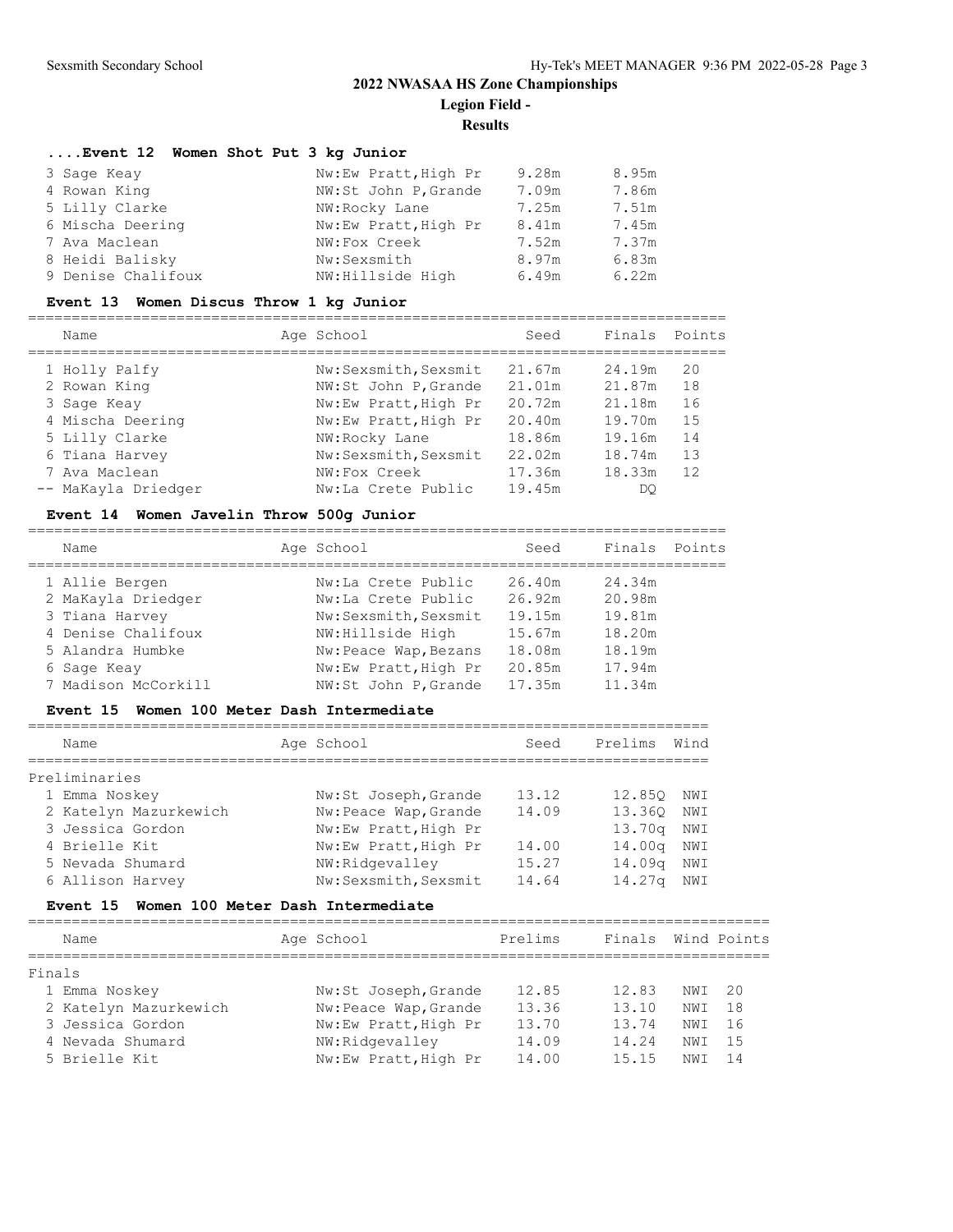## **Legion Field -**

| <b>Event 16</b><br>Women 200 Meter Dash Intermediate<br>-------------                                                    |                                                                      |                          |                                 |                                     |
|--------------------------------------------------------------------------------------------------------------------------|----------------------------------------------------------------------|--------------------------|---------------------------------|-------------------------------------|
| Name                                                                                                                     | Age School                                                           | Seed                     | Prelims                         | Wind                                |
| ==========<br>Preliminaries<br>1 Emma Noskey<br>2 Jessica Gordon<br><b>Event 17</b><br>Women 400 Meter Dash Intermediate | Nw:St Joseph, Grande 27.24<br>Nw:Ew Pratt, High Pr                   |                          | 28.07Q<br>30.500                | NWI<br>NWI                          |
| Name                                                                                                                     | Age School                                                           | Seed                     | Finals                          | Points                              |
| $=$ = = = = = = $=$<br>Finals<br>1 Laurel Van Der Giessen<br>2 Indira Germain                                            | Nw:Peace Wap,Bezans<br>Nw:Charles S, Grande 1:07.73                  |                          | 1:03.94<br>1:09.67              | 20<br>18                            |
| Event 18                                                                                                                 | Women 80 Meter Hurdles 76cm 30" 8m Intermediate                      |                          |                                 |                                     |
| Name                                                                                                                     | Age School                                                           | Seed                     | Finals                          | Wind Points                         |
| 1 Allison Harvey                                                                                                         | Nw:Sexsmith, Sexsmit                                                 | 16.04                    | 15.48                           | NWI                                 |
| Women 800 Meter Run Intermediate<br>Event 19                                                                             |                                                                      |                          |                                 |                                     |
| Name                                                                                                                     | Age School                                                           | Seed                     | Finals                          | Points                              |
| 1 Laurel Van Der Giessen<br>2 Heidi Porisky                                                                              | Nw:Peace Wap, Bezans 2:40.00<br>Nw:Ew Pratt, High Pr 4:35.00         |                          | 2:39.84<br>3:23.45              |                                     |
| Women 1500 Meter Run Intermediate<br>Event 20                                                                            |                                                                      |                          |                                 |                                     |
| Name                                                                                                                     | Age School                                                           | Seed                     | Finals                          | Points                              |
| 1 Laurel Van Der Giessen<br>2 Brooklynn Miskelly                                                                         | Nw:Peace Wap,Bezans 6:00.00<br>NW:Fox Creek                          | 7:23.21                  | 5:26.64<br>6:38.80              | 20<br>18                            |
| Women 3000 Meter Run Intermediate<br><b>Event 21</b>                                                                     |                                                                      |                          |                                 |                                     |
| Name                                                                                                                     | Age School                                                           | Seed                     | Finals<br>--------------------- | Points                              |
| 1 Brooklynn Miskelly<br>Event 22 Women Long Jump Intermediate                                                            | NW:Fox Creek                                                         | 15:08.92                 | 15:34.59                        |                                     |
| Name                                                                                                                     | Age School                                                           | Seed                     | Finals                          | Wind Points                         |
| 1 Brooklynn Miskelly<br>2 Katelyn Mazurkewich<br>3 Jessica Gordon                                                        | NW:Fox Creek<br>Nw: Peace Wap, Grande<br>Nw:Ew Pratt, High Pr        | 3.96m<br>3.50m           | 4.60m<br>4.51m<br>4.25m         | NWI<br>NWI<br>NWI                   |
| Event 23 Women Triple Jump Intermediate                                                                                  | ----------------                                                     |                          |                                 |                                     |
| Name                                                                                                                     | Age School                                                           | Seed                     | Finals                          | Wind Points                         |
| 1 Katelyn Mazurkewich<br>2 Heidi Porisky<br>3 Elle Macintosh                                                             | Nw:Peace Wap, Grande<br>Nw:Ew Pratt, High Pr<br>Nw:Ew Pratt, High Pr | 10.07m<br>9.34m<br>8.60m | 10.32m<br>8.74m<br>8.43m        | 20<br>NWI<br>18<br>NWI<br>NWI<br>16 |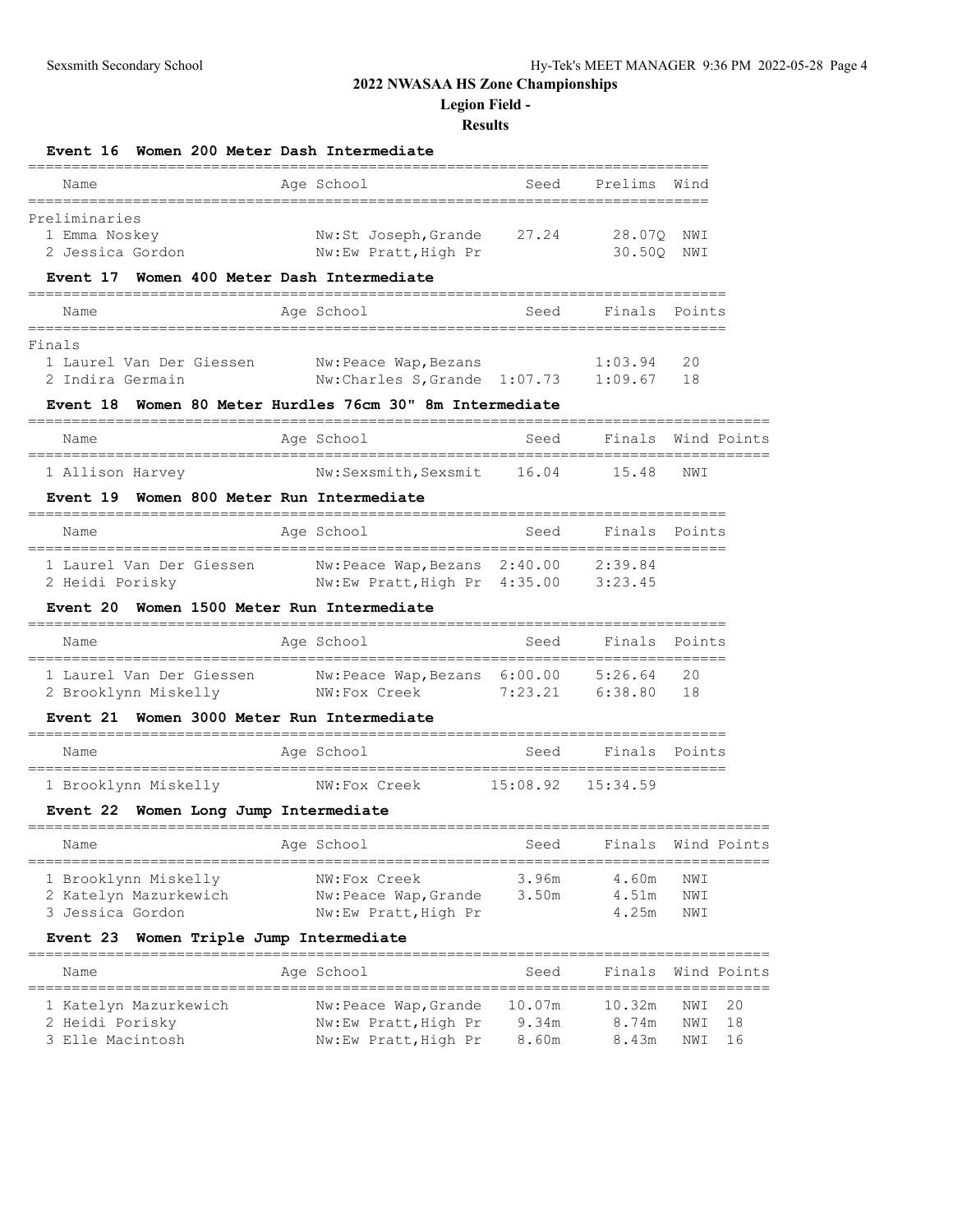**Legion Field -**

| Event 26<br>Women Shot Put 3 kg Intermediate                           |                                      |                     |                                        |             |    |
|------------------------------------------------------------------------|--------------------------------------|---------------------|----------------------------------------|-------------|----|
| Name                                                                   | Age School<br>______________________ | Seed                | Finals                                 | Points      |    |
| 1 Brielle Kit                                                          | Nw:Ew Pratt, High Pr 8.09m           |                     | 8.90m                                  | 20          |    |
| 2 Elle Macintosh                                                       | Nw:Ew Pratt, High Pr 9.30m           |                     | 8.38m                                  | 18          |    |
| Event 27 Women Discus Throw 1 kg Intermediate                          | ________________________________     |                     | ===========                            |             |    |
| Name<br>====================================                           | Age School                           | Seed                | Finals                                 | Points      |    |
| 1 Elle Macintosh                                                       | Nw:Ew Pratt, High Pr                 | 18.47m              | 20.74m                                 |             |    |
| 2 Heidi Porisky                                                        | Nw:Ew Pratt, High Pr                 |                     | 19.23m                                 |             |    |
| 3 Nadine Courtereille                                                  | NW:Rocky Lane                        | 8.49m               | 9.51m                                  |             |    |
| Event 28 Women Javelin Throw 500q Intermediate                         |                                      |                     |                                        |             |    |
| Name                                                                   | Age School                           | Seed                | Finals                                 | Points      |    |
| 1 Brooklynn Miskelly                                                   | NW:Fox Creek                         | 21.70m              | 27.66m                                 |             |    |
| 2 Elle Macintosh                                                       | Nw:Ew Pratt, High Pr 20.30m          |                     | 22.28m                                 |             |    |
| 3 Nadine Courtereille                                                  | NW:Rocky Lane                        | 17.75m              | 16.65m                                 |             |    |
| Women 100 Meter Dash Senior<br><b>Event 29</b>                         |                                      |                     |                                        |             |    |
| Name<br>_______________                                                | Age School<br>---------------------  | Seed                | Prelims<br>--------------------------- | Wind        |    |
| Preliminaries                                                          |                                      |                     |                                        |             |    |
| 1 Lily Friesen                                                         | Nw:La Crete Public                   | 14.02               | 13.850                                 | NWI         |    |
| 2 Aira Dominquez                                                       | Nw:Ew Pratt, High Pr                 | 13.00               | 14.280                                 | NWI         |    |
| 3 Emily Harris                                                         | Nw.Peace River High                  | 14.65               | 14.81q                                 | NWI         |    |
| Event 29<br>Women 100 Meter Dash Senior                                |                                      |                     |                                        |             |    |
| Name                                                                   | Age School                           | Prelims             | Finals                                 | Wind Points |    |
| ============<br>Finals                                                 |                                      |                     |                                        |             |    |
| 1 Lily Friesen                                                         | Nw:La Crete Public                   | 13.85               | 13.18                                  | NWI         | 20 |
| 2 Aira Dominguez                                                       | Nw:Ew Pratt, High Pr                 | 14.28               | 13.34                                  | NWI         | 18 |
| Women 200 Meter Dash Senior<br>Event 30<br>=========================== |                                      | =================== |                                        |             |    |
| Name                                                                   | Age School                           | Seed                | Prelims                                | Wind        |    |
| Preliminaries                                                          |                                      |                     |                                        |             |    |
| 1 Abbie Cottingham                                                     | Nw:Ew Pratt, High Pr                 |                     | 30.52q                                 | NWI         |    |
| 2 Ella Deering                                                         | Nw:Ew Pratt, High Pr                 |                     | 31.33q                                 | NWI         |    |
| Event 31<br>Women 400 Meter Dash Senior                                |                                      |                     |                                        |             |    |
| Name                                                                   | Age School                           | Seed                | Finals                                 | Points      |    |
| Finals                                                                 |                                      |                     |                                        |             |    |
| 1 Abbie Cottingham                                                     | Nw:Ew Pratt, High Pr                 |                     | 1:05.73                                | 20          |    |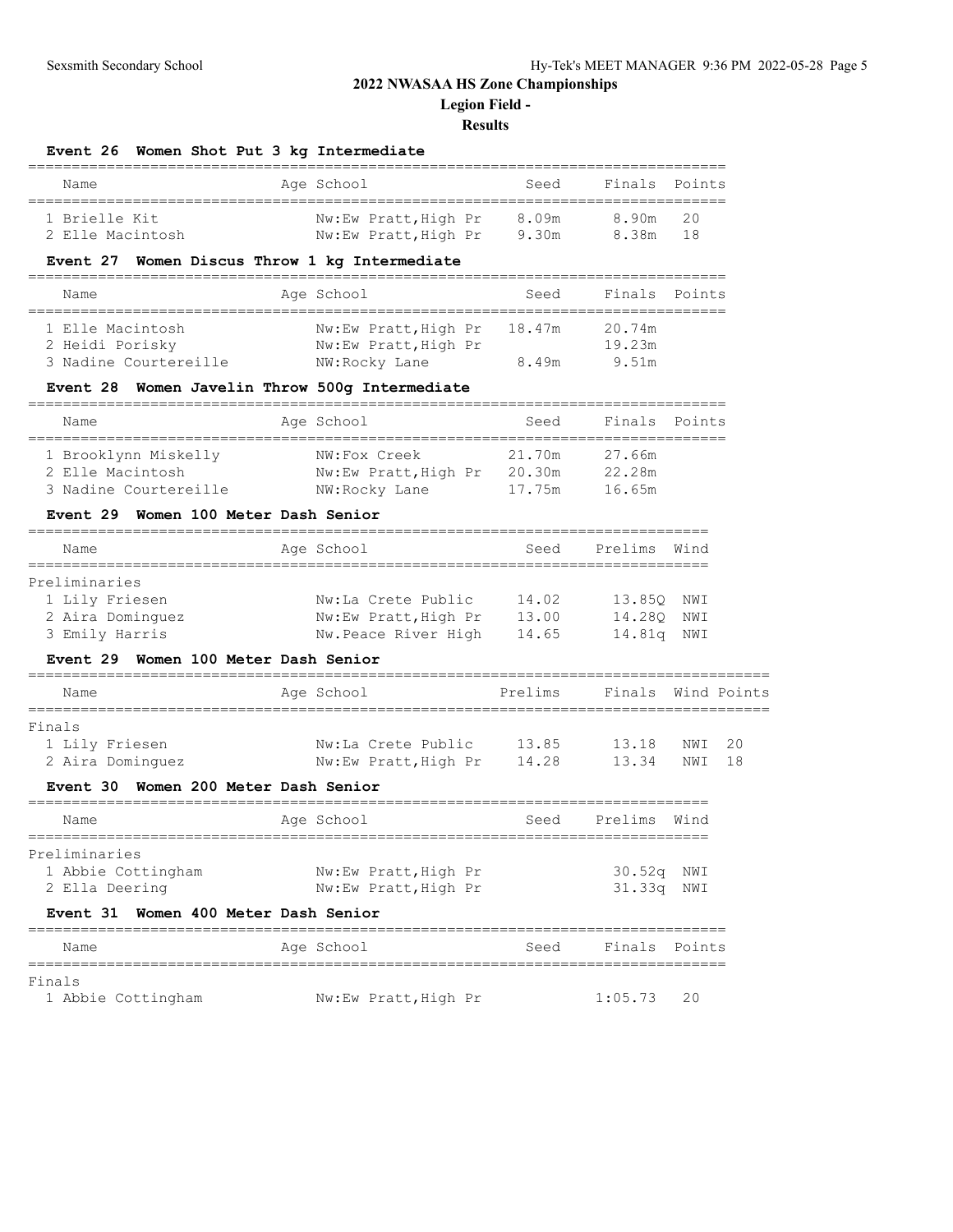**Event 32 Women 80 Meter Hurdles 84cm 33" 8m Senior**

## **2022 NWASAA HS Zone Championships**

**Legion Field -**

| Name                                                                     |            | Age School<br>.==============     | Seed    | Finals<br>-----------                           | Wind Points |
|--------------------------------------------------------------------------|------------|-----------------------------------|---------|-------------------------------------------------|-------------|
| 1 Lily Friesen                                                           |            | Nw:La Crete Public                | 45.00   | 15.57                                           | NWI         |
| 2 Ella Deering                                                           |            | Nw:Ew Pratt, High Pr              |         | 18.49                                           | NWI         |
| Event 33 Women 800 Meter Run Senior                                      |            |                                   |         |                                                 |             |
| Name                                                                     | ---------- | Age School                        | Seed    | Finals<br>____________________                  | Points      |
| 1 Madison Twelvetree                                                     |            | Nw: Peace Wap, Grande             | 2:15.00 | 2:56.56                                         |             |
| 2 Raylin Tyson                                                           |            | NW:Fox Creek                      | 3:49.07 | 3:17.21                                         |             |
| 3 Ella Deering                                                           |            | Nw:Ew Pratt, High Pr              |         | 3:19.75                                         |             |
| Event 34 Women 1500 Meter Run Senior<br>________________________________ |            |                                   |         |                                                 |             |
| Name                                                                     |            | Age School                        | Seed    | Finals                                          | Points      |
| 1 Madison Twelvetree                                                     |            | Nw:Peace Wap, Grande              | 5:43.14 | 5:24.76                                         | 20          |
| 2 Raylin Tyson                                                           |            | NW: Fox Creek                     | 7:22.21 | 6:30.43                                         | 18          |
| Event 35 Women 3000 Meter Run Senior                                     |            |                                   |         |                                                 |             |
| Name<br>______________                                                   |            | Age School<br>__________          | Seed    | Finals<br>===================================== | Points      |
| 1 Madison Twelvetree                                                     |            | Nw:Peace Wap, Grande 12:10.98     |         | 12:25.92                                        |             |
| Event 36 Women Long Jump Senior                                          |            |                                   |         |                                                 |             |
| Name                                                                     |            | ===================<br>Age School | Seed    | Finals                                          | Wind Points |
| 1 Raylin Tyson                                                           |            | NW:Fox Creek                      | 4.47m   | 4.56m                                           | NWI         |
| 2 Madison Twelvetree                                                     |            | Nw:Peace Wap, Grande              | 3.97m   | 4.30m                                           | NWI         |
| 3 Abbie Cottingham                                                       |            | Nw:Ew Pratt, High Pr              |         | 4.29m                                           | NWI         |
| 4 Lily Friesen                                                           |            | Nw:La Crete Public                | 3.94m   | 4.25m                                           | NWI         |
| 5 Aira Dominguez                                                         |            | Nw:Ew Pratt, High Pr              | 3.93m   | 3.97m                                           | NWI         |
| Event 37 Women Triple Jump Senior                                        |            |                                   |         |                                                 |             |
| Name                                                                     |            | Age School                        | Seed    | Finals                                          | Wind Points |
| 1 Aira Dominquez                                                         |            | Nw:Ew Pratt, High Pr              | 8.10m   | 9.34m                                           | 20<br>NWI   |
| 2 Lily Friesen                                                           |            | Nw:La Crete Public                | 8.68m   | 9.08m                                           | 18<br>NWI   |
| 3 Raylin Tyson                                                           |            | NW:Fox Creek                      | 9.07m   | 8.93m                                           | NWI<br>16   |
| Event 38 Women High Jump Senior                                          |            |                                   |         |                                                 |             |
| Name                                                                     |            | Age School                        | Seed    | Finals                                          | Points      |
| ____________________________________<br>1 Natalie Krahn                  |            | NW:Hillside High                  | 1.35m   | 1.40m                                           |             |
| 2 Ella Deering                                                           |            | Nw:Ew Pratt, High Pr              |         | 1.35m                                           |             |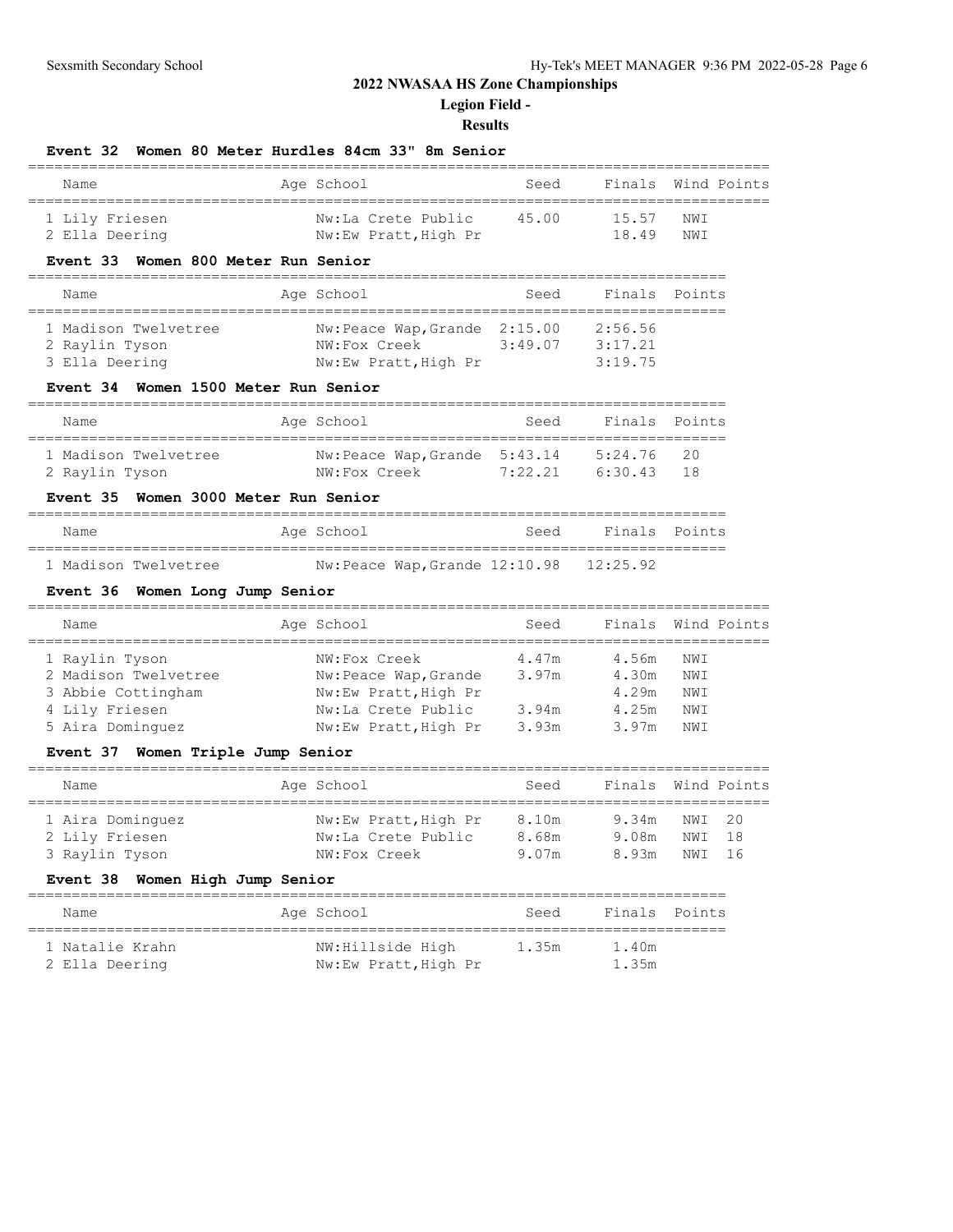#### **Event 40 Women Shot Put 4 kg Senior**

| Name            |  | Age School           | Seed   | Finals Points |      |  |  |  |
|-----------------|--|----------------------|--------|---------------|------|--|--|--|
|                 |  |                      |        |               |      |  |  |  |
| 1 Lauryn Morris |  | Nw:La Crete Public   | 10.42m | 11.44m        | -20  |  |  |  |
| 2 Avery Sluik   |  | NW:St John P, Grande | 9.89m  | 8.95m         | 18   |  |  |  |
| 3 Erika McLean  |  | Ft Vermilion         | 8.37m  | 7.79m         | 16   |  |  |  |
| 4 Zoe Marinus   |  | NW:Fox Creek         | 6.02m  | 6.00m         | -1.5 |  |  |  |
| 5 Emma Ockey    |  | NW:Fox Creek         | 5.41m  | 5.66m         | 14   |  |  |  |

#### **Event 41 Women Discus Throw 1 kg Senior**

================================================================================

| Name               | Age School           | Seed   | Finals Points |
|--------------------|----------------------|--------|---------------|
| 1 Lauryn Morris    | Nw:La Crete Public   | 33.10m | 30.10m        |
| 2 Avery Sluik      | NW:St John P, Grande | 24.14m | 21.71m        |
| 3 Abbie Cottingham | Nw:Ew Pratt, High Pr |        | 20.99m        |
| 4 Zoe Marinus      | NW:Fox Creek         | 18.21m | 18.75m        |
| 5 Erika McLean     | Ft Vermilion         | 18.80m | 18.06m        |
| 6 Emma Ockey       | NW:Fox Creek         | 15.79m | 13.37m        |

#### **Event 42 Women Javelin Throw 600g 220cm Senior**

================================================================================ Age School Seed Finals Points ================================================================================ 1 Avery Sluik NW:St John P,Grande 28.07m 26.97m 20 2 Lauryn Morris Nw:La Crete Public 30.56m 24.90m 18 3 Natalie Krahn NW:Hillside High 19.57m 19.78m 16 4 Zoe Marinus NW:Fox Creek 19.65m 18.87m 15 5 Megan Morrison Nw:Peace Wap,Grande 10.00m 12.30m 14

#### **Event 43 Men 100 Meter Dash Junior**

| Name             | Age School            | Seed  | Prelims            | Wind H# |    |
|------------------|-----------------------|-------|--------------------|---------|----|
| Preliminaries    |                       |       |                    |         |    |
| 1 Jose Castaneda | NW:St John P, Grande  | 12.02 | 11.470             | NWI     |    |
| 2 Nathan Bergen  | Nw:La Crete Public    | 12.50 | 12.220             | NWI     | -2 |
| 3 Coleman Parlee | Nw: Peace Wap, Bezans | 12.38 | 11.880             | NWI     |    |
| 4 Liam Collins   | Nw.Paul Rowe High     | 12.55 | 12.300             | NWI     |    |
| 5 Waylon Tindale | NW:Ridgevalley        | 13.21 | 12.22q             | NWI     |    |
| 6 Isaiah Neufeld | Nw:La Crete Public    | 13.05 | 12.54 <sub>q</sub> | NWI     | 2  |
| 7 Mark Tagal     | NW:Hillside High      | 13.35 | 12.67q             | NWI     | 2  |
| 8 Denis Gagne    | GP Vanier, High Prai  | 12.55 | 12.78q             | NWI     |    |

#### **Event 43 Men 100 Meter Dash Junior**

| Name             | Age School            | Prelims | Finals Wind Points |      |    |
|------------------|-----------------------|---------|--------------------|------|----|
| Finals           |                       |         |                    |      |    |
| 1 Jose Castaneda | NW:St John P, Grande  | 11.47   | 11.84              | NWI  | 20 |
| 2 Nathan Bergen  | Nw:La Crete Public    | 12.22   | 12.23              | NW I | 18 |
| 3 Coleman Parlee | Nw: Peace Wap, Bezans | 11.88   | 12.30              | NWI  | 16 |
| 4 Liam Collins   | Nw.Paul Rowe High     | 12.30   | 12.42              | NWI  | 15 |
| 5 Waylon Tindale | NW:Ridgevalley        | 12.22   | 12.68              | NWI  | 14 |
| 6 Denis Gagne    | GP Vanier, High Prai  | 12.78   | 12.84              | NWI  | 13 |
| 7 Isaiah Neufeld | Nw:La Crete Public    | 12.54   | 12.89              | NW T | 12 |
|                  |                       |         |                    |      |    |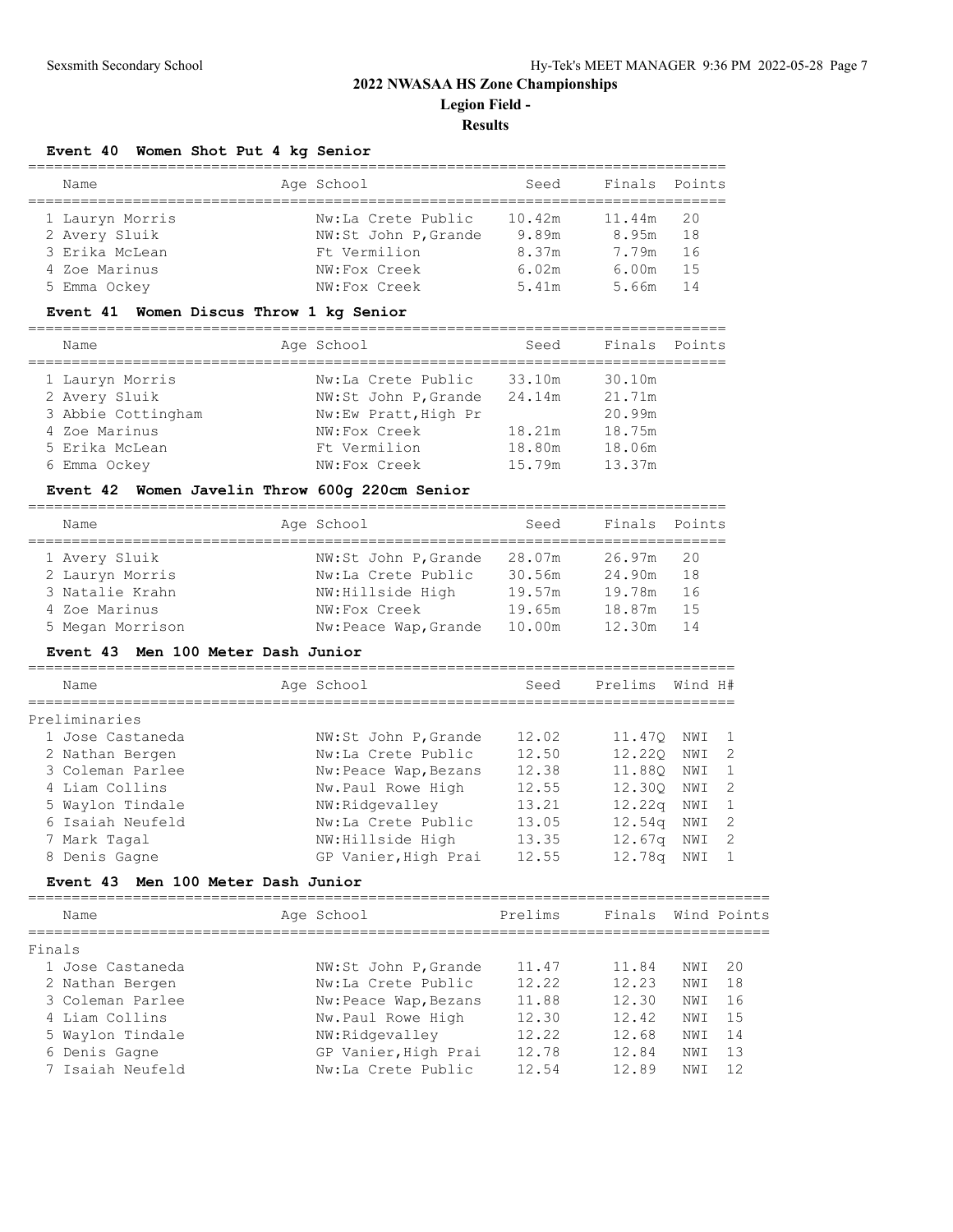**Legion Field -**

## **Results**

| Event 43                           | Men 100 Meter Dash Junior                         |         |               |         |              |
|------------------------------------|---------------------------------------------------|---------|---------------|---------|--------------|
| 8 Mark Tagal                       | NW:Hillside High                                  | 12.67   | 13.19         | NWI     | 11           |
| Event 44 Men 200 Meter Dash Junior |                                                   |         |               |         |              |
| Name                               | Age School                                        | Seed    | Prelims       | Wind H# |              |
| Preliminaries                      |                                                   |         |               |         |              |
| 1 Coleman Parlee                   | Nw: Peace Wap, Bezans                             | 25.92   | 26.42Q        | NWI     | 1            |
| 1 Waylon Tindale                   | NW:Ridgevalley                                    | 27.92   | 26.420        | NWI     | 2            |
| 3 Jonah Cardinal                   | Nw:La Crete Public                                | 27.75   | 27.010        | NWI     | $\mathbf{1}$ |
| 4 Liam Collins                     | Nw.Paul Rowe High                                 | 26.02   | 27.450        | NWI     | 2            |
| 5 Garret Braun                     | NW:Rocky Lane                                     | 26.87   | 27.28q        | NWI     | 1            |
| 6 Franci Simogan                   | Nw:Ew Pratt, High Pr                              | 40.00   | 28.39q        | NWI     | 2            |
| 7 Randy Pusao                      | GP Vanier, High Prai                              | 30.00   | 30.31q        | NWI     | $\mathbf{1}$ |
| <b>Event 45</b>                    | Men 400 Meter Dash Junior                         |         |               |         |              |
| Name                               | Age School                                        | Seed    | Finals        | Points  |              |
| Finals                             |                                                   |         |               |         |              |
| 1 Isaiah Neufeld                   | Nw:La Crete Public                                | 1:03.84 | 57.17         | 20      |              |
| 2 Coleman Parlee                   | Nw:Peace Wap, Bezans                              | 1:02.71 | 58.51         | 18      |              |
| 3 Jonah Cardinal                   | Nw:La Crete Public                                | 1:07.34 | 59.43         | 16      |              |
| 4 Mark Tagal                       | NW: Hillside High                                 | 1:03.83 | 1:00.66       | 15      |              |
| 5 Aaron Archbold                   | Nw:Ew Pratt, High Pr                              | 1.45    | 1:00.76       | 14      |              |
|                                    | Event 46 Men 100 Meter Hurdles 84cm33" 8.5 Junior |         |               |         |              |
| Name                               | Age School                                        | Seed    | Finals        |         | Wind Points  |
| 1 Hunter Burns                     | Nw:Fairview, Fairvie                              | 18.50   | 18.22         | NWI     |              |
| 2 Jameson Nelson                   | Nw:Sexsmith, Sexsmit                              |         | 20.55         | NWI     |              |
| <b>Event 47</b>                    | Men 800 Meter Run Junior                          |         |               |         |              |
| Name                               | Age School                                        | Seed    | Finals Points |         |              |
|                                    | Nw:Ew Pratt, High Pr 4:00.00                      |         | 3:07.65       |         |              |
| 1 Nolen Jong<br><b>Event 48</b>    | Men 1500 Meter Run Junior                         |         |               |         |              |
|                                    |                                                   |         |               |         |              |
| Name                               | Age School                                        | Seed    | Finals Points |         |              |
| 1 Aiden Armstrong                  | Nw:Charles S, Grande                              | 4:57.37 | 4:41.63       | 20      |              |
| 2 Chance Basaraba                  | Nw:Grande Ca, Grande                              | 8:00.00 | 4:44.95       | 18      |              |
| 3 Ethan Rossworm                   | Nw:Zone Team, Worsle                              | 5:42.00 | 5:16.95       | 16      |              |
| 4 Jameson Nelson                   | Nw:Sexsmith, Sexsmit                              | 5.01    | 5:18.72       | 15      |              |
| 5 Isaiah Neufeld                   | Nw:La Crete Public                                | 7:10.12 | 5:36.10       | 14      |              |
| Event 49 Men 3000 Meter Run Junior |                                                   |         |               |         |              |
| Name                               | Age School                                        | Seed    | Finals        | Points  |              |
| 1 Aiden Armstrong                  | Nw: Charles S, Grande 10:26.64                    |         | 11:03.65      |         |              |

2 Chance Basaraba Nw:Grande Ca,Grande 12:00.00 11:30.14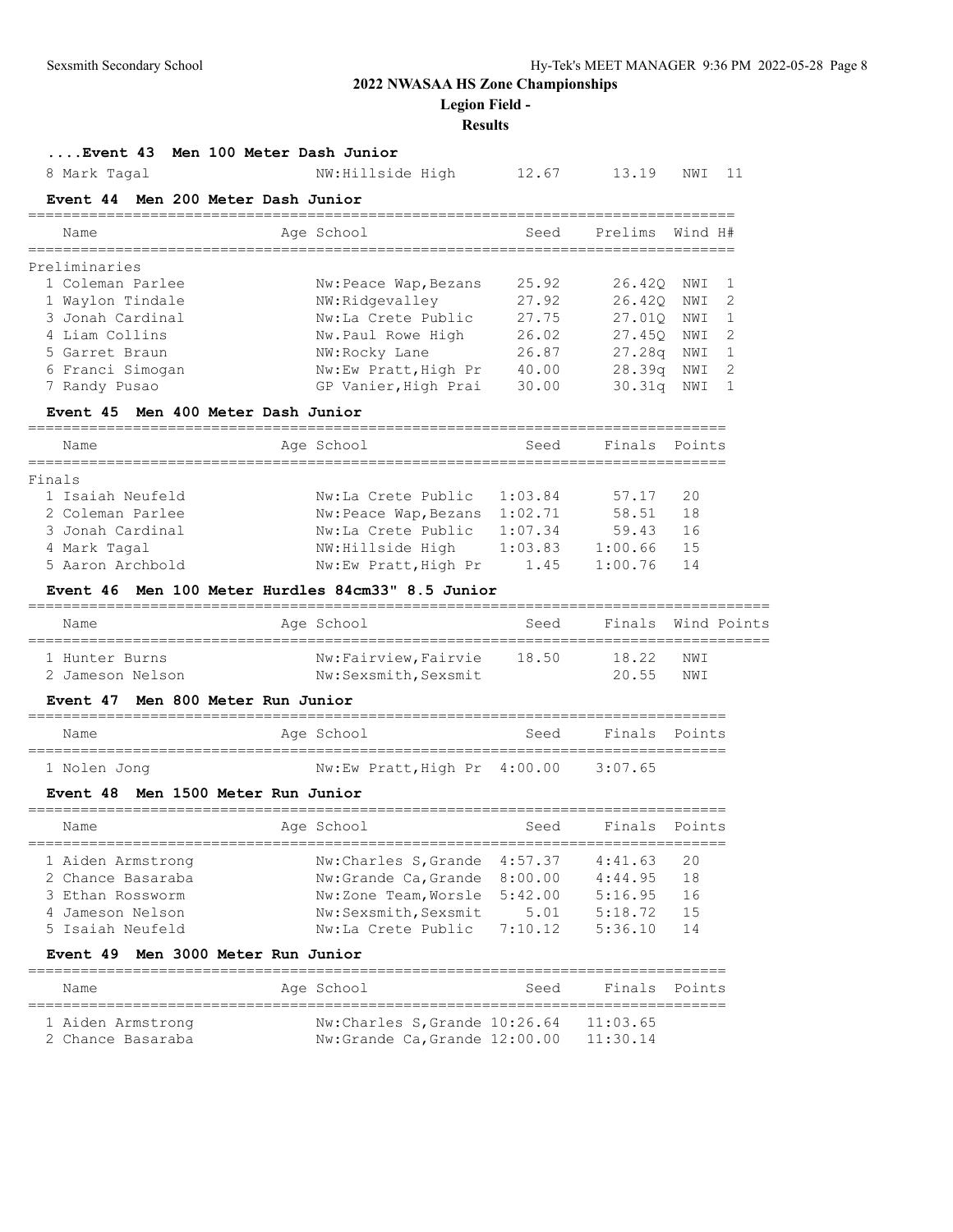#### **Results**

#### **....Event 49 Men 3000 Meter Run Junior**

| 3 Jameson Nelson | Nw:Sexsmith, Sexsmit 10:12.00 12:15.91 |          |
|------------------|----------------------------------------|----------|
| 4 Payton Zavisha | Nw:Fairview, Fairvie 15:00.00          | 13:32.28 |

### **Event 50 Men Long Jump Junior**

| Name                 | Age School           | Seed  | Finals Wind Points |     |  |
|----------------------|----------------------|-------|--------------------|-----|--|
| 1 Franci Simogan     | Nw:Ew Pratt, High Pr | 4.55m | 5.29m              | NWI |  |
| 2 Jannar Pablo Credo | NW:St John P, Grande | 5.00m | 5.26m              | NWI |  |
| 3 Hunter Burns       | Nw:Fairview, Fairvie | 4.76m | 5.21m              | NWI |  |
| 4 Liam Collins       | Nw.Paul Rowe High    | 5.09m | 5.17m              | NWI |  |
| 4 Garret Braun       | NW:Rocky Lane        | 4.71m | 5.17m              | NWI |  |
| 6 Elijah Wiebe       | Nw:Menno Sim, Cleard | 4.24m | 4.80m              | NWI |  |
| 7 Waylon Tindale     | NW:Ridgevalley       | 4.92m | 4.67m              | NWI |  |

### **Event 51 Men Triple Jump Junior**

| Name             | Age School           | Seed   |        | Finals Wind Points |  |
|------------------|----------------------|--------|--------|--------------------|--|
| 1 Nathan Bergen  | Nw:La Crete Public   | 10.25m | 10.85m | NWI                |  |
| 2 Liam Collins   | Nw.Paul Rowe High    | 9.80m  | 10.60m | NWI                |  |
| 3 Franci Simogan | Nw:Ew Pratt, High Pr | 11.70m | 10.25m | NWI                |  |
| 4 Liam Bilyk     | Nw:Ew Pratt, High Pr | 9.50m  | 9.53m  | NWI                |  |

### **Event 52 Men High Jump Junior**

| Name             | Age School           | Seed  | Finals Points |  |
|------------------|----------------------|-------|---------------|--|
| 1 Waylon Tindale | NW:Ridgevalley       | 1.57m | 1.61m         |  |
| 2 Elijah Wiebe   | Nw:Menno Sim, Cleard | 1.55m | 1.60m         |  |
| 3 Hunter Burns   | Nw:Fairview, Fairvie | 1.55m | 1.58m         |  |
| 4 Kian Bowman    | Nw.Grimshaw High     | 1.60m | 1.55m         |  |
| 5 Aaron Archbold | Nw:Ew Pratt, High Pr | 1.45m | 1.50m         |  |
| 5 Jonah Cardinal | Nw:La Crete Public   | 1.61m | 1.50m         |  |
| 7 Liam Bilyk     | Nw:Ew Pratt, High Pr | 1.45m | 1.40m         |  |
|                  |                      |       |               |  |

#### **Event 54 Men Shot Put 5 kg Junior**

| Name                       | Age School           | Seed   | Finals | Points |
|----------------------------|----------------------|--------|--------|--------|
| 1 Cameron Patenaude-Peders | Nw:Ew Pratt, High Pr | 12.35m | 12.56m | 20     |
|                            |                      |        |        |        |
| 2 Jaxon Heibert            | Nw:Sexsmith, Sexsmit | 10.82m | 10.26m | 18     |
| 3 Brody Kit                | Nw:Ew Pratt, High Pr | 9.39m  | 9.39m  | 16     |
| 4 Marshall Krikun          | NW:St John P, Grande | 7.55m  | 8.07m  | 1.5    |
| 5 Alex Shaw                | NW:St John P, Grande | 7.79m  | 7.84m  | 14     |
| 6 Kolby Bentt              | Nw.Peace River High  | 6.63m  | 6.63m  | 13     |

#### **Event 55 Men Discus Throw 1.5 kg Junior**

| Name              |  | Age School           | Seed   | Finals Points |     |  |  |  |
|-------------------|--|----------------------|--------|---------------|-----|--|--|--|
| 1 Jaxon Heibert   |  | Nw:Sexsmith, Sexsmit | 26.65m | 33.13m        | -20 |  |  |  |
| 2 Nolen Jong      |  | Nw:Ew Pratt, High Pr | 30.48m | 31.95m        | 1 R |  |  |  |
| 3 Laine Ormshaw   |  | Nw:Sexsmith, Sexsmit | 33.04m | 30.58m        | 16  |  |  |  |
| 4 Marshall Krikun |  | NW:St John P, Grande | 22.57m | 28.40m        | 15  |  |  |  |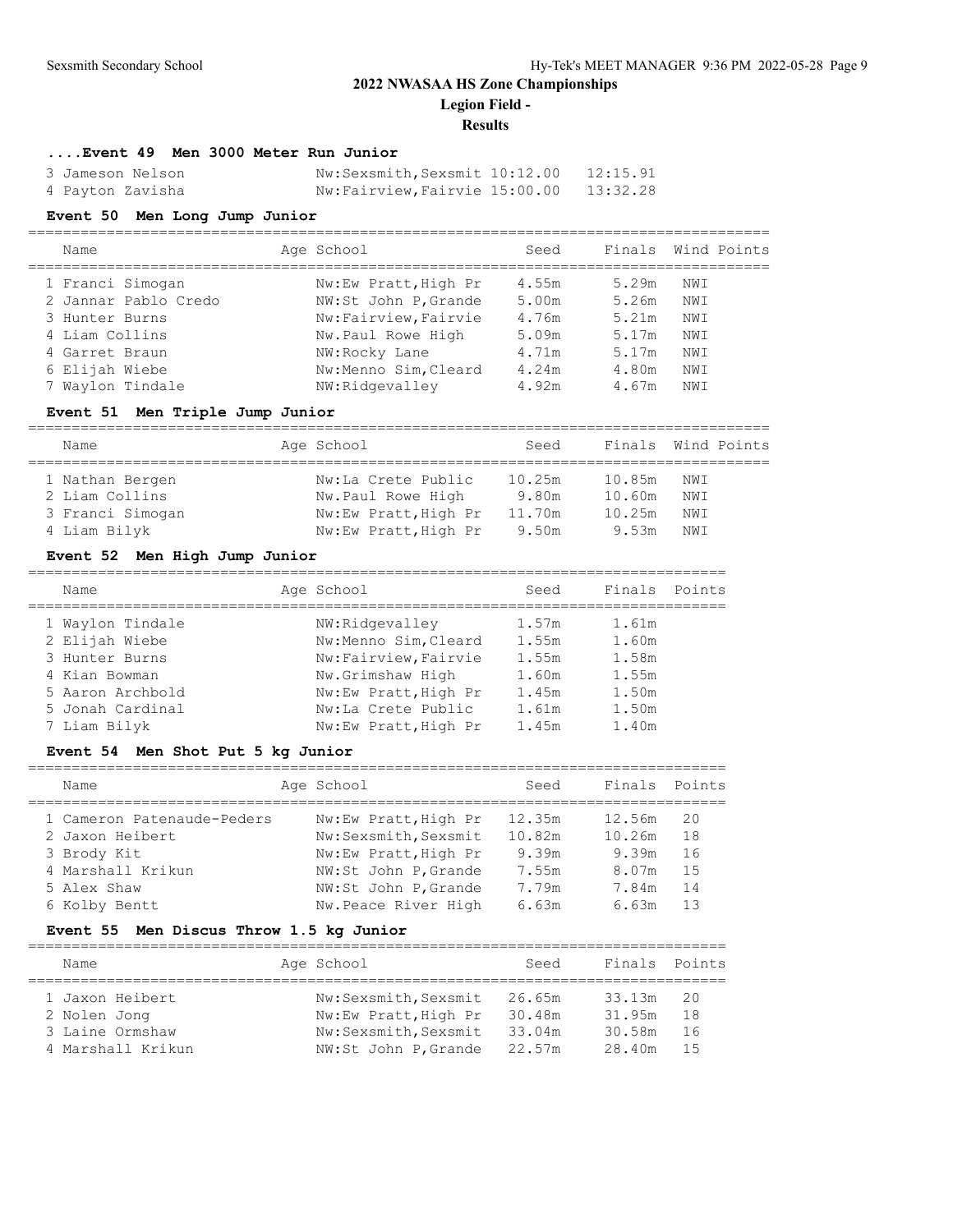## **Results**

## **....Event 55 Men Discus Throw 1.5 kg Junior**

| 5 Liam Bilyk      | Nw:Ew Pratt, High Pr 20.60m |        | 20.95m 14 |    |
|-------------------|-----------------------------|--------|-----------|----|
| 6 Chance Basaraba | Nw:Grande Ca, Grande        | 20.00m | 19.89m    | 13 |
| 7 Alex Shaw       | NW:St John P, Grande        | 20.45m | 18.89m    | 12 |
| 8 Benjamin Auger  | NW:Upper Hay River          | 13.66m | 13.78m    | 11 |
| 9 Kolby Bentt     | Nw.Peace River High         | 13.02m | 11.94m    | 10 |

#### **Event 56 Men Javelin Throw 700g Junior**

================================================================================

|     | Name                       | Age School            | Seed   | Finals Points |  |
|-----|----------------------------|-----------------------|--------|---------------|--|
|     | 1 Scott Rolling            | Nw:Fairview, Fairvie  | 37.83m | 33.07m        |  |
|     | 2 Zack Tonne               | Nw:Peace Wap, Grande  | 25.41m | 31.20m        |  |
|     | 3 Tyson Tangen             | Nw: Peace Wap, Grande | 26.83m | 30.30m        |  |
|     | 4 Too-A-Foo Hesslich       | Nw.Glenmary           | 36.50m | 29.50m        |  |
|     | 5 Cameron Patenaude-Peders | Nw:Ew Pratt, High Pr  | 33.64m | 29.05m        |  |
|     | 6 Laine Ormshaw            | Nw:Sexsmith, Sexsmit  | 33.66m | 28.45m        |  |
|     | 7 Camden Moberly           | Ft Vermilion          | 29.00m | 28.25m        |  |
|     | 8 Aaron Archbold           | Nw:Ew Pratt, High Pr  |        | 27.26m        |  |
|     | 9 Jaxon Heibert            | Nw:Sexsmith, Sexsmit  | 24.57m | 23.38m        |  |
| 10. | Jacob Courtoreille         | Nw.Grimshaw High      | 17.80m | 20.50m        |  |

#### **Event 57 Men 100 Meter Dash Intermediate**

| Name            |                        | Age School           | Seed  | Prelims            | Wind |
|-----------------|------------------------|----------------------|-------|--------------------|------|
| Preliminaries   |                        |                      |       |                    |      |
| 1 Aadam Stalker |                        | Nw.Peace River High  | 11.34 | 11,290             | NWI  |
| 2 Ri Grievson   |                        | Nw:Ew Pratt, High Pr | 13.00 | 11,960             | NWI  |
| 3 Tyler Peters  |                        | Nw:La Crete Public   | 12.94 | 12.35 <sub>q</sub> | NWI  |
| 4 Korven Herr   |                        | Nw:Ew Pratt, High Pr | 13.00 | 12.48 <sub>q</sub> | NWI  |
|                 | 5 Kalan Ah-Kim-Natchie | NW:Upper Hay River   | 14.18 | 13.93q             | NWI  |
| 6 Ryder Morris  |                        | Nw:Beaverlod, Beaver | 15.00 | 14.46g             | NWI  |

#### **Event 57 Men 100 Meter Dash Intermediate**

|        | Name                   | Age School           | Prelims | Finals |                 | Wind Points |
|--------|------------------------|----------------------|---------|--------|-----------------|-------------|
| Finals |                        |                      |         |        |                 |             |
|        | 1 Aadam Stalker        | Nw.Peace River High  | 11.29   | 11.18  | NWI             | -20         |
|        | 2 Ri Grievson          | Nw:Ew Pratt, High Pr | 11.96   | 11.97  | NWI             | 18          |
|        | 3 Korven Herr          | Nw:Ew Pratt, High Pr | 12.48   | 12.56  | NWI             | 15.50       |
|        | 3 Tyler Peters         | Nw:La Crete Public   | 12.35   | 12.56  | NWI             | 15.50       |
|        | 5 Kalan Ah-Kim-Natchie | NW:Upper Hay River   | 13.93   | 13.98  | NWI             | -14         |
|        | 6 Ryder Morris         | Nw:Beaverlod, Beaver | 14.46   | 14.07  | NW <sub>T</sub> | 13          |

#### **Event 58 Men 200 Meter Dash Intermediate**

| Name                   | Age School           | Seed  | Prelims | Wind |
|------------------------|----------------------|-------|---------|------|
|                        |                      |       |         |      |
| Preliminaries          |                      |       |         |      |
| 1 Peyton Mecham        | Nw:Beaverlod, Beaver | 36.00 | 24.600  | NWI  |
| 2 Kalan Ah-Kim-Natchie | NW:Upper Hay River   | 31.86 | 32.130  | NWI  |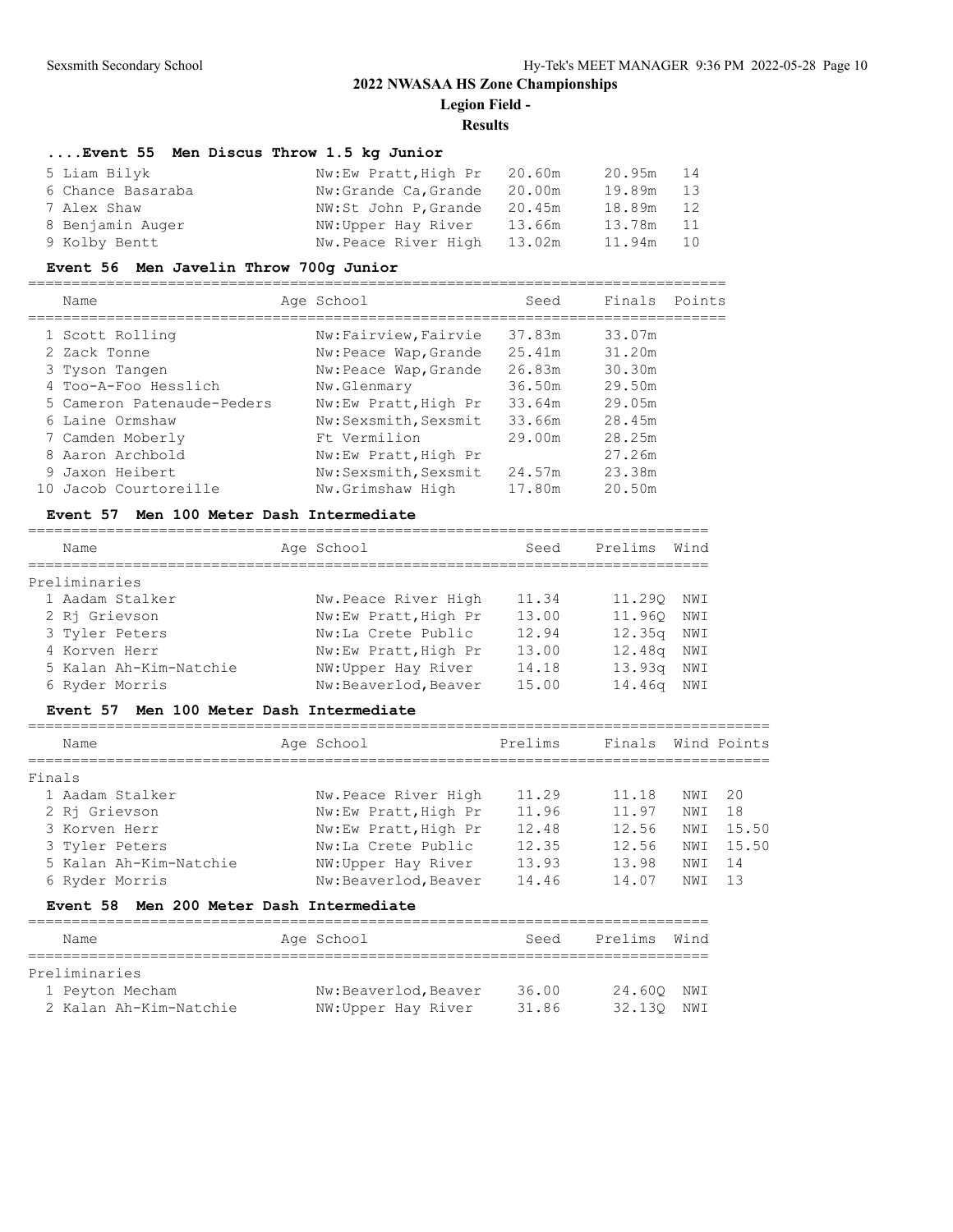**Legion Field -**

#### **Results**

#### **Event 59 Men 400 Meter Dash Intermediate**

|        | Name            | Age School           | Seed    | Finals  | Points |
|--------|-----------------|----------------------|---------|---------|--------|
|        |                 |                      |         |         |        |
| Finals |                 |                      |         |         |        |
|        | 1 Peyton Mecham | Nw:Beaverlod, Beaver | 55.00   | 54.45   | -20    |
|        | 2 Deizel Leet   | Nw:Beaverlod, Beaver | 55.00   | 54.67   | 18     |
|        | 3 William Kim   | NW: Hillside High    | 1:15.24 | 1:13.09 | -16    |

#### **Event 60 Men 100 Meter Hurdles 84cm33" 8.5 Intermediate**

| Name             | Age School           | Seed  | Finals Wind Points |     |  |
|------------------|----------------------|-------|--------------------|-----|--|
| 1 Lane Muggaberg | Nw:Sexsmith, Sexsmit | 14.01 | 20.45              | NWI |  |
| 2 Carter Auger   | Nw:Ew Pratt, High Pr |       | 20.86              | NWI |  |

#### **Event 61 Men 800 Meter Run Intermediate**

| Name               | Age School                   | Seed    | Finals Points |  |
|--------------------|------------------------------|---------|---------------|--|
| 1 Jacob Farnsworth | Nw:St Joseph, Grande 2:08.45 |         | 2:10.74       |  |
| 2 Jordan Coen      | Nw.Glenmary                  | 2:13.56 | 2:13.19       |  |
| 3 Dylan Leadlay    | Nw.Peace River High          | 2:12.97 | 2:13.47       |  |
| 4 Deizel Leet      | Nw:Beaverlod, Beaver 1:40.00 |         | 2:18.95       |  |
| 5 Yigermal Fulcher | Nw:Peace Wap, Grande 2:15.00 |         | 2:47.24       |  |

#### **Event 62 Men 1500 Meter Run Intermediate**

| Name                | Age School                   | Seed    | Finals  | Points |
|---------------------|------------------------------|---------|---------|--------|
| 1 Jordan Coen       | Nw.Glenmary                  | 5:05.81 | 4:33.68 | 20     |
| 2 Dylan Leadlay     | Nw.Peace River High 5:08.62  |         | 4:36.11 | 18     |
| 3 Lane Muggaberg    | Nw:Sexsmith, Sexsmit 5:19.65 |         | 5:05.18 | 16     |
| 4 Carter Auger      | Nw:Ew Pratt, High Pr         | 7:00.00 | 5:56.93 | 15     |
| 5 Alex Driedger     | Nw:La Crete Public           | 7:11.02 | 6:27.71 | 14     |
| -- Yigermal Fulcher | Nw:Peace Wap, Grande         | 5:00.00 | DNF     |        |
|                     |                              |         |         |        |

#### **Event 63 Men 3000 Meter Run Intermediate**

| Name                                                 | Age School |                                                                              | Seed     | Finals Points                    |  |
|------------------------------------------------------|------------|------------------------------------------------------------------------------|----------|----------------------------------|--|
| 1 Jordan Coen<br>2 Dylan Leadlay<br>3 Lane Muggaberg |            | Nw.Glenmary<br>Nw.Peace River High 10:45.00<br>Nw:Sexsmith, Sexsmit 11:40.29 | 11:35.00 | 11:02.80<br>11:03.41<br>12:17.77 |  |

#### **Event 64 Men Long Jump Intermediate**

#### ===================================================================================== Name Age School Seed Finals Wind Points ===================================================================================== 1 Aadam Stalker Nw.Peace River High 5.34m 6.09m NWI 20 2 Rj Grievson Nw:Ew Pratt,High Pr 5.67m 5.94m NWI 18 3 Peyton Mecham Nw:Beaverlod,Beaver 5.00m 5.52m NWI 16 4 Austin Loxam Nw:St Joseph,Grande 4.47m 5.01m NWI 15 5 Korven Herr Nw:Ew Pratt,High Pr 5.24m 4.99m NWI 14 6 Tyler Peters Nw:La Crete Public 3.95m 4.72m NWI 13 7 Ryder Morris Nw:Beaverlod,Beaver 4.00m 4.30m NWI 12 8 Cole Sarapuk NW:Rocky Lane 3.64m 3.76m NWI 11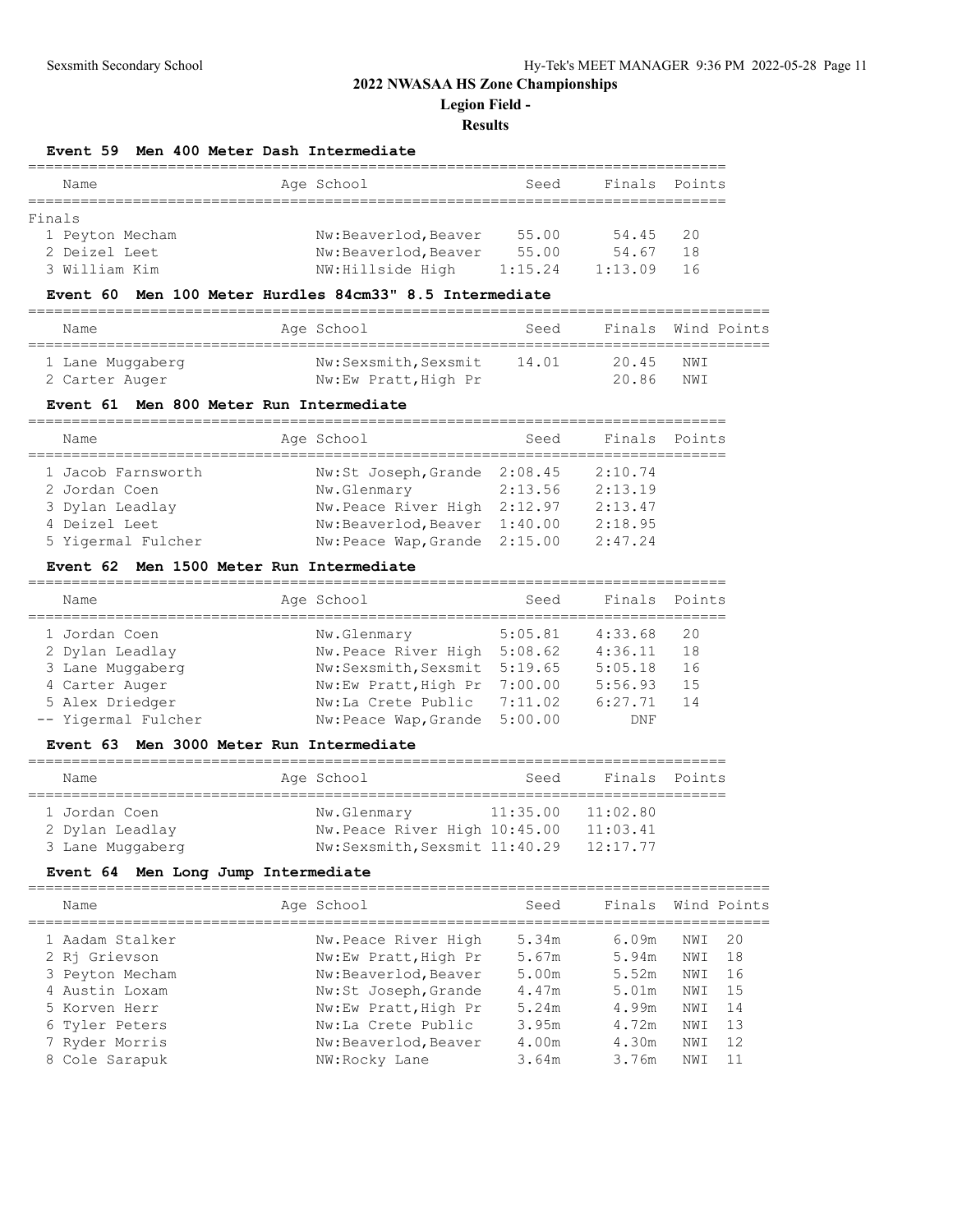#### **Results**

### **Event 65 Men Triple Jump Intermediate**

| Name               | Age School            | Seed   | Finals Wind Points |      |      |
|--------------------|-----------------------|--------|--------------------|------|------|
| 1 Matthew Barrett  | Nw.Peace River High   | 11.40m | 12.36m             | NWI  | - 20 |
| 2 Aadam Stalker    | Nw.Peace River High   | 11.20m | 12.11m             | NWI  | 18   |
| 3 Jordan Ward      | Ft Vermilion          | 10.13m | 10.79m             | NWI  | - 16 |
| 4 Austin Loxam     | Nw:St Joseph, Grande  | 10.06m | 10.71m             | NWI  | 1.5  |
| 5 Korven Herr      | Nw:Ew Pratt, High Pr  | 10.40m | 10.33m             | NWI  | 14   |
| 6 Keynen Fedorwicz | Nw: Peace Wap, Grande | 9.75m  | 10.12m             | NW T | 13   |
|                    |                       |        |                    |      |      |

### **Event 66 Men High Jump Intermediate**

| Name              | Age School           | Seed  | Finals Points |  |
|-------------------|----------------------|-------|---------------|--|
| 1 Ri Grievson     | Nw:Ew Pratt, High Pr | 1.47m | 1.71m         |  |
| 2 Matthew Barrett | Nw.Peace River High  | 1.75m | 1.69m         |  |
| 3 Coby Masson     | Nw:St Joseph, Grande | 1.65m | 1.60m         |  |
| 3 Jordan Ward     | Ft Vermilion         | 1.61m | 1.60m         |  |
| 5 Austin Loxam    | Nw:St Joseph, Grande | 1.50m | 1.55m         |  |
| -- Sam Whalen     | Nw:Ew Pratt, High Pr | 1.45m | NΗ            |  |
|                   |                      |       |               |  |

#### **Event 68 Men Shot Put 5 kg Intermediate**

| Name              | Age School           | Seed   | Finals | Points |
|-------------------|----------------------|--------|--------|--------|
| 1 Judah Omale     | Nw:Grande Ca, Grande | 10.00m | 10.47m |        |
| 2 Carter Auger    | Nw:Ew Pratt, High Pr | 10.00m | 10.31m |        |
| 3 Kaleb Kiyawasew | NW:Hillside High     | 10.52m | 10.16m |        |
| 4 Connor McNabb   | Nw:Ew Pratt, High Pr | 9.28m  | 9.46m  |        |
| 5 Damion Michels  | NW: Hillside High    | 9.05m  | 8.47m  |        |
| 6 Cole Sarapuk    | NW:Rocky Lane        | 7.90m  | 8.43m  |        |
| 7 Alex Driedger   | Nw:La Crete Public   | 6.46m  | 7.16m  |        |
|                   |                      |        |        |        |

## **Event 69 Men Discus Throw 1.5 kg Intermediate**

| Name              | Age School           | Seed   | Finals Points |  |
|-------------------|----------------------|--------|---------------|--|
| 1 Matthew Barrett | Nw. Peace River High | 28.93m | 28.28m        |  |
| 2 Deizel Leet     | Nw:Beaverlod, Beaver | 25.00m | 26.26m        |  |
| 3 Kurt Castro     | Nw.Glenmary          | 20.97m | 24.63m        |  |
| 4 Connor McNabb   | Nw:Ew Pratt, High Pr | 23.20m | 23.59m        |  |
| 5 Leon Palisoc    | Nw:Ew Pratt, High Pr | 27.17m | 23.33m        |  |
| 6 Cole Sarapuk    | NW:Rocky Lane        | 19.30m | 23.30m        |  |
|                   |                      |        |               |  |

#### **Event 70 Men Javelin Throw 700g Intermediate**

| Name              | Age School           | Seed   | Finals | Points |
|-------------------|----------------------|--------|--------|--------|
| 1 Matthew Barrett | Nw.Peace River High  | 37.62m | 49.16m | 20     |
| 2 Ri Grievson     | Nw:Ew Pratt, High Pr | 37.62m | 45.77m | 18     |
| 3 Kurt Castro     | Nw.Glenmary          | 33.90m | 38.51m | 16     |
| 4 Kaleb Kiyawasew | NW: Hillside High    | 34.81m | 38.45m | 1.5    |
| 5 Jordan Ward     | Ft Vermilion         | 28.50m | 32.64m | 14     |
| 6 Damion Michels  | NW: Hillside High    | 19.86m | 32.62m | 13     |
| 7 Leon Palisoc    | Nw:Ew Pratt, High Pr | 27.63m | 28.98m | 12     |
| 8 Alex Driedger   | Nw:La Crete Public   | 25.64m | 25.50m | 11     |
|                   |                      |        |        |        |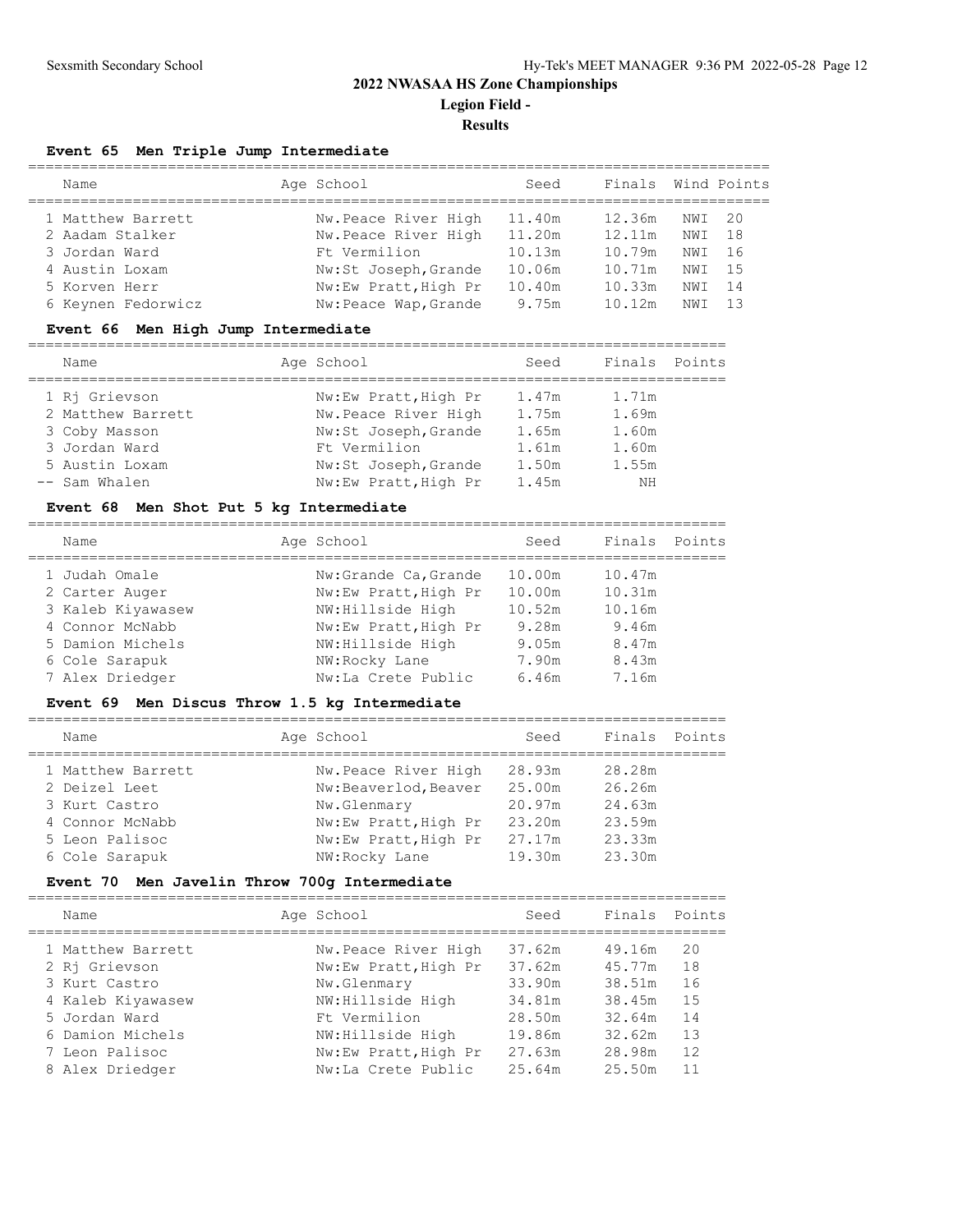| Event 71                                                                    | Men 100 Meter Dash Senior              |         |               |             |
|-----------------------------------------------------------------------------|----------------------------------------|---------|---------------|-------------|
| Name<br>__________                                                          | Age School                             | Seed    | Prelims       | Wind        |
| Preliminaries                                                               |                                        |         |               |             |
| 1 Carter Kettyle                                                            | Nw:St Joseph, Grande                   | 11.38   | 11.250        | NWI         |
| 2 Mondi Lascuna                                                             | Nw:Ew Pratt, High Pr                   | 12.30   | 11.60Q        | NWI         |
| 3 Raiden Duchesneau                                                         | Nw:Ew Pratt, High Pr                   | 12.80   | 12.02q        | NWI         |
| Event 71 Men 100 Meter Dash Senior                                          |                                        |         |               |             |
| Name<br>===================                                                 | Age School                             | Prelims | Finals        | Wind Points |
| Finals                                                                      |                                        |         |               |             |
| 1 Carter Kettyle                                                            | Nw:St Joseph, Grande                   | 11.25   | 11.30         | 20<br>NWI   |
| 2 Mondi Lascuna                                                             | Nw:Ew Pratt, High Pr                   | 11.60   | 11.99         | 18<br>NWI   |
| 3 Raiden Duchesneau                                                         | Nw:Ew Pratt, High Pr                   | 12.02   | 12.16         | 16<br>NWI   |
| Event 72<br>Men 200 Meter Dash Senior                                       |                                        |         |               |             |
| Name                                                                        | Age School                             | Seed    | Prelims       | Wind        |
| Preliminaries                                                               |                                        |         |               |             |
| 1 Carter Kettyle                                                            | Nw:St Joseph,Grande                    | 23.68   | 24.330        | NWI         |
| 2 Raiden Duchesneau                                                         | Nw:Ew Pratt, High Pr                   | 29.00   | 25.80Q        | NWI         |
| 3 Mondi Lascuna                                                             | Nw:Ew Pratt, High Pr                   | 39.00   | 27.58g        | NWI         |
| Event 73 Men 400 Meter Dash Senior<br>===================================== |                                        |         |               |             |
| Name                                                                        | Age School                             | Seed    | Finals        | Points      |
| Finals                                                                      |                                        |         | =========     |             |
| 1 Adam Newman                                                               | NW:Hillside High                       | 1:05.57 | 1:02.76       | 20          |
| 2 Colton McGhie                                                             | NW:Hillside High                       | 1:09.42 | 1:07.42       | 18          |
| Men 800 Meter Run Senior<br>Event 75                                        |                                        |         |               |             |
| Name                                                                        | Age School                             | Seed    | Finals        | Points      |
| 1 Theron Mindel                                                             | Nw:Ew Pratt, High Pr 4:00.00           |         | 3:06.05       |             |
| Event 76                                                                    | Men 1500 Meter Run Senior              |         |               |             |
|                                                                             |                                        |         |               |             |
| Name                                                                        | Age School                             | Seed    | Finals        | Points      |
| 1 Keenan Price                                                              | Nw:Ew Pratt, High Pr 7:00.00 5:04.30   |         |               | 20          |
| 2 Theron Mindel                                                             | Nw:Ew Pratt, High Pr 7:00.00           |         | 5:53.32       | 18          |
| Event 77 Men 3000 Meter Run Senior                                          |                                        |         |               |             |
| Name                                                                        | Age School                             | Seed    | Finals Points |             |
| 1 Theron Mindel                                                             | Nw:Ew Pratt, High Pr 14:00.00 14:07.33 |         |               |             |
| -- Keenan Price                                                             | Nw:Ew Pratt, High Pr 9:15.00           |         | DNF           |             |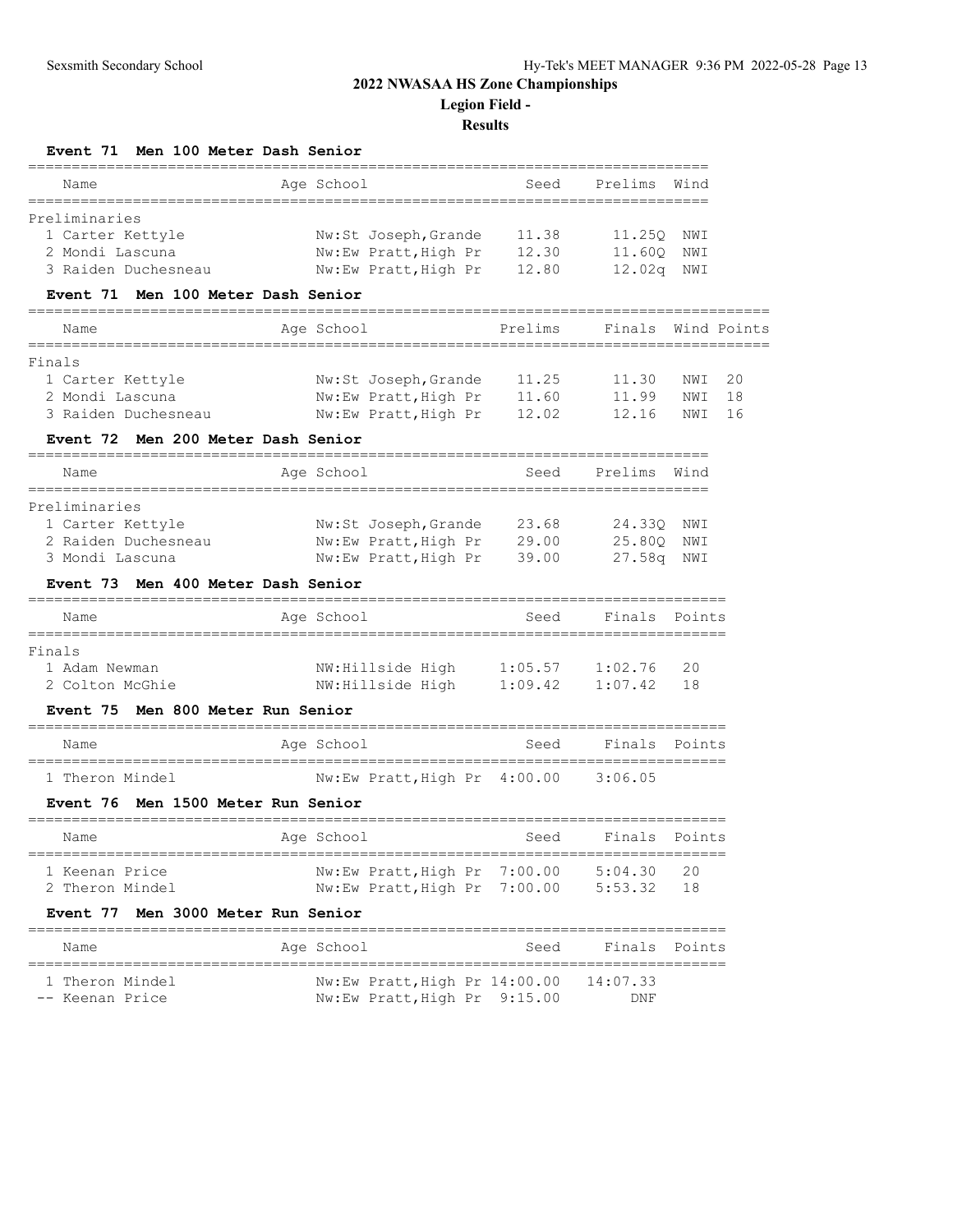## **Results**

**Event 78 Men Long Jump Senior** ===================================================================================== Name **Age School** Seed Finals Wind Points ===================================================================================== 1 Mondi Lascuna Nw:Ew Pratt,High Pr 5.59m 5.94m NWI 20 2 Ryan Martin The November 2 Ryan Muslem Press, 29m 5.53m NWI 18 **Event 79 Men Triple Jump Senior** ===================================================================================== Name **Age School** Seed Finals Wind Points ===================================================================================== 1 Raiden Duchesneau Nw:Ew Pratt,High Pr 10.40m 10.33m NWI 2 Clarence Lindo Nw:Ew Pratt,High Pr 9.15m 10.01m NWI **Event 80 Men High Jump Senior** ================================================================================ Name Age School Seed Finals Points ================================================================================ 1 Luwie Kleyn GP Vanier,High Prai 1.55m 1.86m 20 2 Ryan Martin Nw:Ew Pratt,High Pr 1.55m 1.60m 18 **Event 82 Men Shot Put 6 kg Senior** ================================================================================ Name **Age School** Seed Finals Points ================================================================================ 1 Aaron Mindel Nw:Ew Pratt,High Pr 8.14m 9.97m 2 Charlee Soto NW:Hillside High 10.06m 9.81m 3 Cardel Lennie Smith Nw:Ew Pratt,High Pr 6.85m 7.83m **Event 83 Men Discus Throw 1.75 kg Senior** ================================================================================

| Name                            | Age School                               | Seed             | Finals Points       |      |
|---------------------------------|------------------------------------------|------------------|---------------------|------|
| 1 Aaron Mindel<br>2 Adam Newman | Nw:Ew Pratt, High Pr<br>NW:Hillside High | 26.94m<br>28.49m | 31.16m 20<br>23.70m | - 18 |
| 3 Cardel Lennie Smith           | Nw:Ew Pratt, High Pr                     | 19.65m           | 21.64m 16           |      |

#### **Event 84 Men Javelin Throw 800g Senior**

| Name                  | Age School           | Seed   | Finals Points |  |
|-----------------------|----------------------|--------|---------------|--|
| 1 Aden Stucklshwaiger | Nw:Fairview, Fairvie | 36.87m | 40.56m        |  |
| 2 Aaron Mindel        | Nw:Ew Pratt, High Pr | 35.11m | 36.65m        |  |
| 3 Jayden Boucher      | GP Vanier, High Prai | 36.70m | 30.68m        |  |
| 4 Ethan Collins       | Nw.Paul Rowe High    | 33.56m | 28.54m        |  |
| 5 Charlee Soto        | NW: Hillside High    | 23.96m | 25.56m        |  |

#### **Event 85 Women 4x100 Meter Relay Junior**

| Seed    | Finals Points |  |
|---------|---------------|--|
|         |               |  |
| 59.44   | 58.38         |  |
| 1:01.18 | 1:00.01       |  |
| 1:03.87 | 1:00.75       |  |
|         | 1:01.70       |  |
|         |               |  |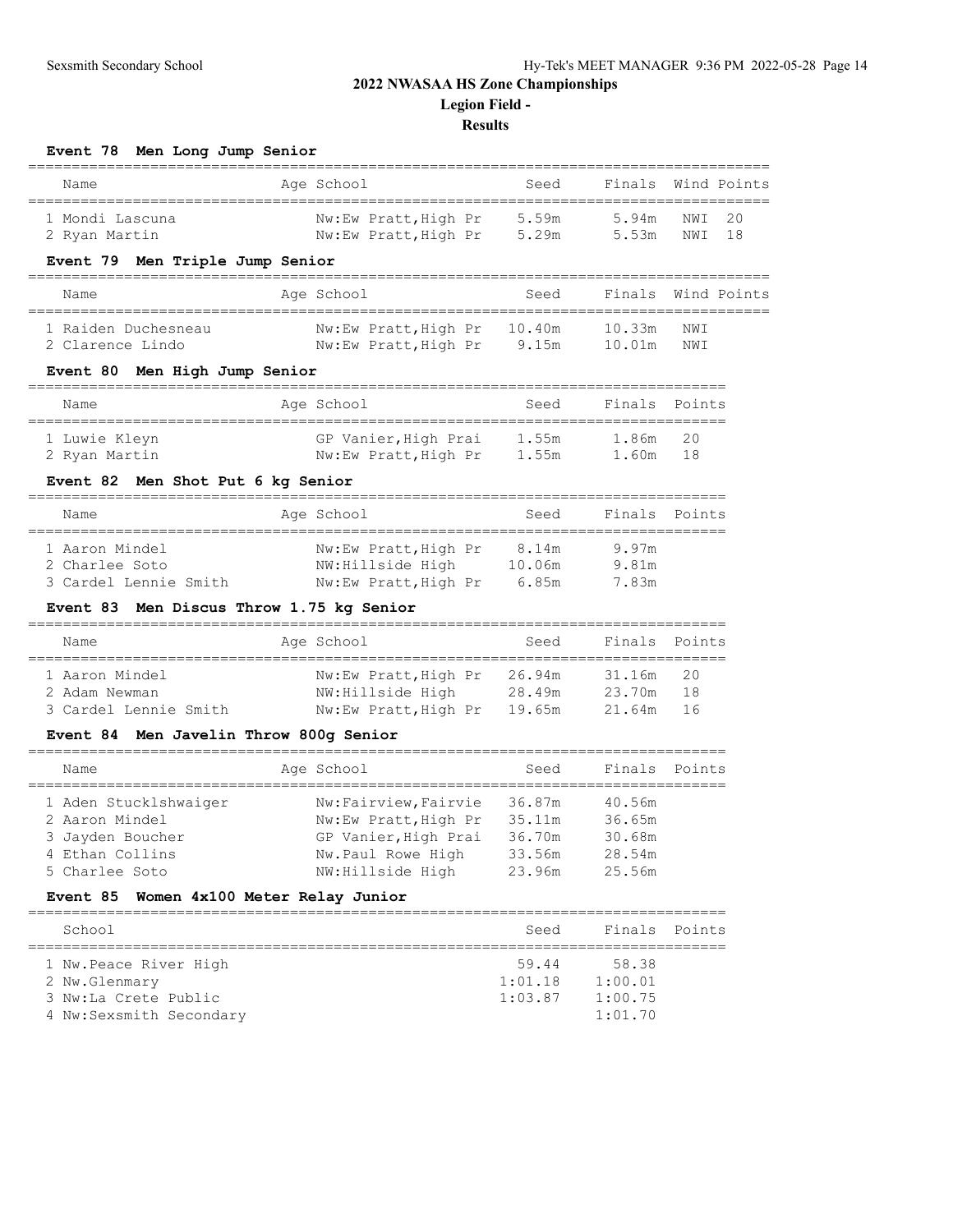**Legion Field -**

#### **Results**

**Event 88 Men 4x100 Meter Relay Junior**

| School                                                                                                                | Seed                                                                               |                         | Finals Points |
|-----------------------------------------------------------------------------------------------------------------------|------------------------------------------------------------------------------------|-------------------------|---------------|
| 1 NW:St John Paul II GP<br>2 Nw:La Crete Public<br>3 Nw:Ew Pratt High<br>1) Franci Simogan 15<br>3) Aaron Archbold 15 | 53.00<br>53.96<br>1:00.00<br>2) Cameron Patenaude-Pederson 14<br>4) Denis Gagne 15 | 50.13<br>52.19<br>52.22 |               |

#### **Event 90 Men 4x100 Meter Relay Senior**

| School                  | Seed                | Finals Points |  |  |  |  |  |
|-------------------------|---------------------|---------------|--|--|--|--|--|
|                         |                     |               |  |  |  |  |  |
| 1 Nw:Ew Pratt High      | 55.00               | 52.11         |  |  |  |  |  |
| 1) Clarence Lindo 18    | 2) Ryan Martin 17   |               |  |  |  |  |  |
| 3) Raiden Duchesneau 17 | 4) Mondi Lascuna 17 |               |  |  |  |  |  |

#### **Event 92 Men 4x400 Meter Relay Open**

| School                                          | Seed              | Finals Points          |  |
|-------------------------------------------------|-------------------|------------------------|--|
| 1 NW:Hillside High<br>1) Adam Newman 17         | 2) William Kim 16 | $4:38.11$ $4:34.86$ 20 |  |
| 3) Colton McGhie 17<br>2 Nw:Zone Team Northwest | 4) Mark Tagal 15  | 4:40.03                |  |

#### **Event 151 Women 300 Meter Hurdles Open**

| Name            | Age School           | Seed | Finals Points |  |
|-----------------|----------------------|------|---------------|--|
|                 |                      |      |               |  |
| 1 Brook Bozarth | Nw:Sexsmith, Sexsmit |      | 59.74 20      |  |

#### **Event 152 Men 300 Meter Hurdles Open**

| Name                                 | Age School                                   | Seed | Finals Points  |              |
|--------------------------------------|----------------------------------------------|------|----------------|--------------|
| 1 Lane Muggaberg<br>2 Jameson Nelson | Nw:Sexsmith, Sexsmit<br>Nw:Sexsmith, Sexsmit |      | 50.00<br>54.04 | -20<br>- 1 R |

### **Event 502 Outdoor Pentathlon: #1 Men 100 Meter Dash Open Outdoor Pentathlon**

| Name            | Age School           | Finals Wind Points |     |  |
|-----------------|----------------------|--------------------|-----|--|
| 1 Ethan Collins | Nw.Paul Rowe High    | 12.41              | NWI |  |
| 2 Myron Brown   | Nw:Sexsmith, Sexsmit | 13.04              | NWI |  |

#### **Event 502 Outdoor Pentathlon: #2 Men High Jump Open Outdoor Pentathlon**

| Name            |  | Age School           | Finals Points |  |  |  |  |  |
|-----------------|--|----------------------|---------------|--|--|--|--|--|
|                 |  |                      |               |  |  |  |  |  |
| 1 Myron Brown   |  | Nw:Sexsmith, Sexsmit | 1.86m         |  |  |  |  |  |
| 2 Ethan Collins |  | Nw.Paul Rowe High    | 1.65m         |  |  |  |  |  |